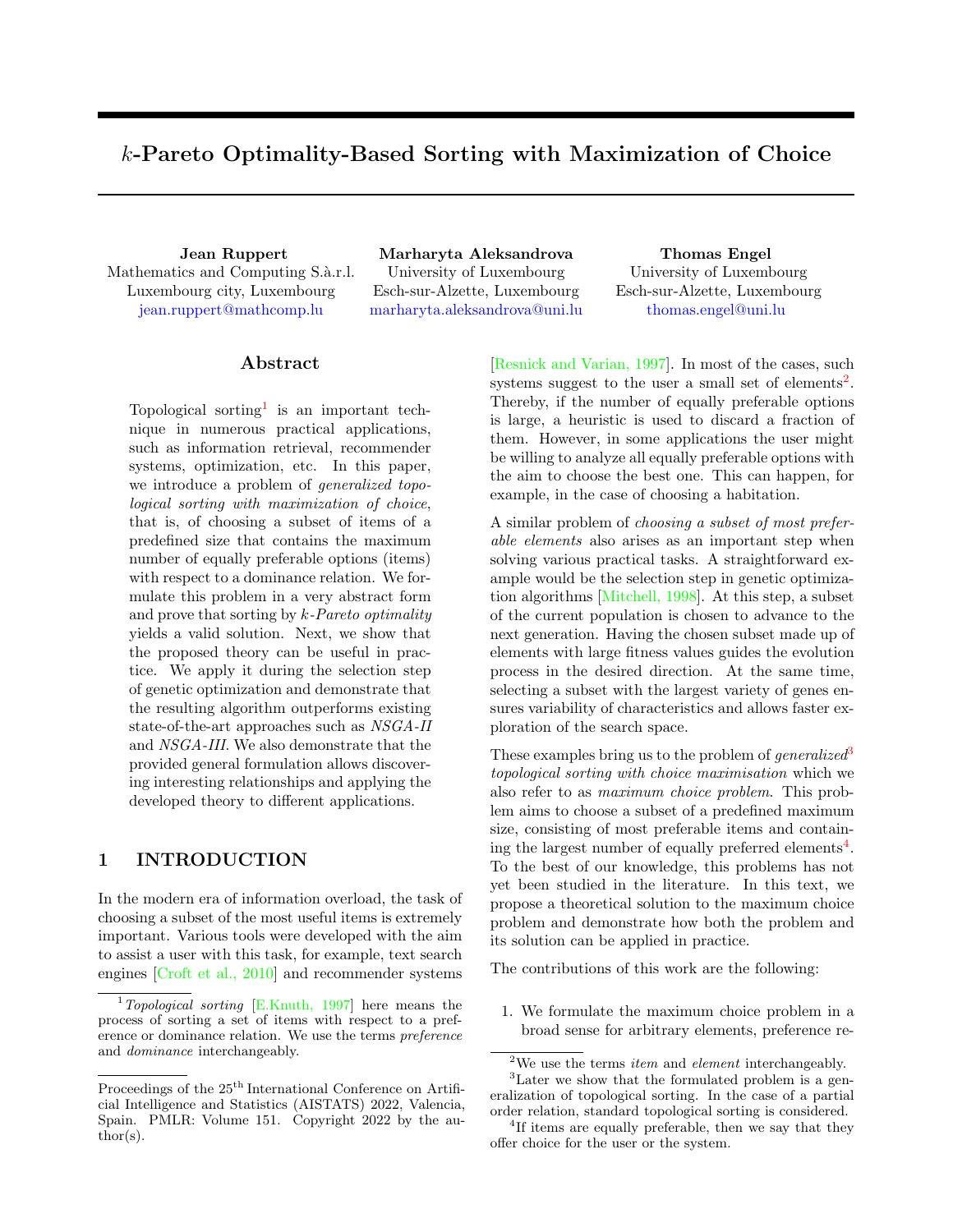lations  $R$ , and measures  $\mu$  indicating the set sizes, see Section [2.](#page-1-0)

- 2. We propose a solution based on the concept of k-Pareto optimality, whose definition relies on the relation R, see Section [3.](#page-3-0)
- 3. We further investigate the proposed solution from the theoretical point of view and discover interesting characteristics, such as the relationship between k-Pareto optimal elements and the arc of hyperbola, see Section [4.](#page-5-0)
- 4. Finally, we demonstrate the applicability of our approach to real-world problems by considering genetic optimization, see Section [5.](#page-7-0)

# <span id="page-1-0"></span>2 SORTING WITH CHOICE MAXIMIZATION

To formally define the problem of maximization of choice, we introduce several definitions in Sections [2.1](#page-1-1) and [2.2.](#page-1-2) The resulting formalization is abstract and quite general. However, this generality allows discovering novel connections and applying the developed theory to numerous practical problems. We also illustrate the defined concepts with an example in Section [2.3.](#page-2-0)

## <span id="page-1-1"></span>2.1 Definitions

We consider a set  $X$  with a binary relation  $R$ . Intuitively  $xRy$  means that x is preferable to y. The case  $xRy$  and not  $yRx$  means that x is strictly preferable to y. This situation is denoted by  $xR^*y$ . We also consider a positive and  $\sigma$ -finite measure  $\mu$  [\[Halmos,](#page-9-4)  $2013$  defined on X. Thus, we have a measure space  $(X, \Sigma, \mu)$ , where  $\Sigma$  is a set of subsets of X, and  $\mu$  intuitively indicates the size of these subsets. To ensure measurability, throughout this text the characteristic function  $1_R$  of the relation R is assumed to be suf-ficiently regular<sup>[5](#page-0-0)</sup>. The measure  $\mu$  can be defined in different ways. Important examples are the counting measure and probability measure  $P$ . Depending on the definition of  $\mu$ , it can indicate the following characteristics of the elements in X: how many?, how likely?, how important?, or what volume?

To illustrate these definitions, we consider the following example. Let  $X$  be a set of possible habitations of which the user has to choose the best according to his preferences encoded by the relation R. In such a situation, the relation  $R$  can be multidimensional. Let us assume, for simplicity, that an optimal habitation for the user is close to a given location, for example, his workplace (relation  $R_l$ ), is situated in a district

with a smaller population size (relation  $R_p$ ), and is close to a river (relation  $R_r$ ). Thus, the user's preferences can be represented by the preorder relation  $R = R_l \& R_p \& R_r$ . In our example, all available habitations from  $X$  can be mapped onto points in a 3dimensional space of *Proximity to the location*  $\times$  *Pop*ulation  $\times$  River. The fact that R is a preorder relation means that some elements of X can be comparable, while others not. For example, the habitation  $x$ with coordinates  $(50, 100, True)$  is strictly preferable to y with coordinates  $(60, 100, True)$ , that is  $xR^*y$ . At the same time, the habitation  $z$  with coordinates  $(40, 100, False)$  is incomparable with x. Indeed, z is better with respect to  $R_l$ , it is situated closer to the required location, but x is better with respect to  $R_r$ , as the latter is situated near a river.

Having the task to find a subset of  $X$  that is 'best' according to R, a rational solution can be formulated with the following recursive expression: *if an element* x is selected, then all elements that are strictly preferable to x should be also selected. In our example, this translates into the task of finding a subset of habitations  $S_R$  that might be suitable for the user. Naturally, if  $y \in S_R$ , then  $x \in S_R$  as the latter corresponds better to the preferences of the user defined by the relation R. We formalize this rationality condition by defining selections as follows.

**Definition 1.** A selection  $S$  is a subset of  $X$  such that  $x \in S$  and  $yR^*x$  implies  $y \in S$ . The set of all selections in  $\Sigma$  is denoted by  $S$ 

If  $R$  is a partial order relation, then the selections are the down-sets [\[Davey and Priestley, 2002\]](#page-9-5). A selection of size  $n$  is obtained by taking the  $n$  best items according to a linear extension of  $R$ . The number of linear extensions of a relationship is often very large.

### <span id="page-1-2"></span>2.2 The Maximum Choice Problem

As discussed in Section [1,](#page-0-1) in practical applications when selecting a subset of  $X$  one might want not only to respect the above rationality constraint, but also to maximize the number of incomparable pairs. The latter condition is equivalent to the maximization of the diversity of the selected subset, or the maximization of the provided choice. In our example with habitations, if both  $x$  and  $z$  are presented to the user, then he can choose an appropriate habitation by himself<sup>[6](#page-0-0)</sup>.

In terms of our notations, this will be translated into the condition of selecting as many pairs  $x, y$  such that neither x is strictly preferable to  $y (\neg x R^* y)$  nor y is strictly preferable to x  $(\neg yR^*x)$ . This means that

 ${}^{5}1_R$  is equal to 1 if  $xRy$  and is equal to 0 otherwise.

<sup>6</sup>We consider the case when addition preferences cannot be encoded and the user has to make the final choice.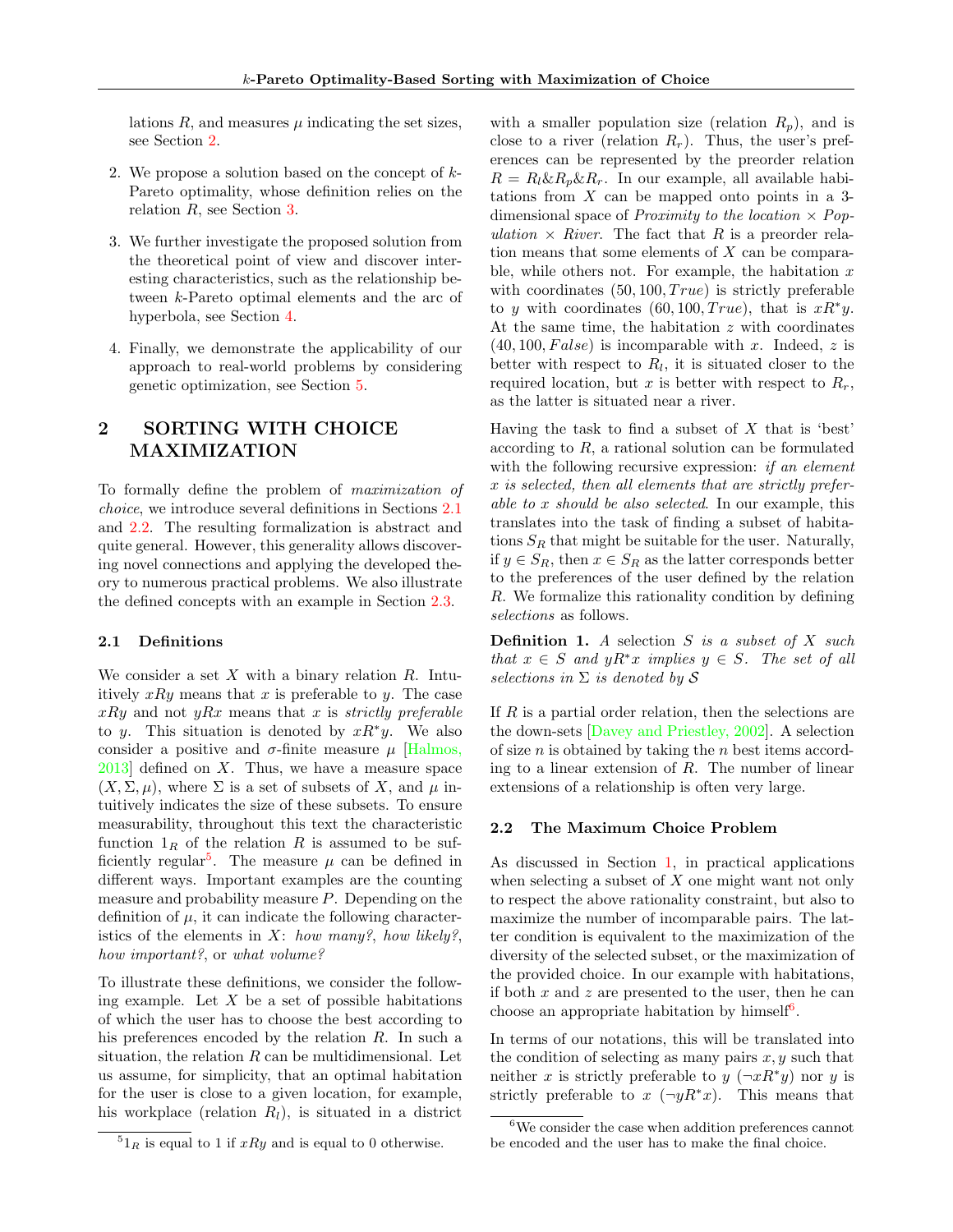there is freedom of choice between x and  $y(xRy)$  $yRx$ ). This motivates the following quantitative definition of choice for measurable subsets of X.

<span id="page-2-4"></span>**Definition 2.** Choice offered by a set  $A$  is the number  $cho(A) = (\mu \times \mu)(\{(x, y) \in A^2 | xRy = yRx\}),$  where  $(\mu \times \mu)$  is the product measure *[\[Halmos, 2013\]](#page-9-4)*.

The choice offered by a measurable set A essentially measures how many pairs of items offering choice can be extracted from A. Additionally, if one wants to restrict the size of the selected subset, in our example, to present to the user a small set of suitable habitations with  $\mu(S_R) \leq m$ , then this leads us to the definition of the maximum choice problem:

Maximum Choice Problem. For a given  $m$  find all selections T such that  $\text{cho}(T) = \max_{S \in \mathcal{S}, \mu(S) \leq m} \text{cho}(S)$ . Any such  $T$  is said to offer maximum choice for  $m$ .

The main ingredient of our solution to the maximum choice problem is the following concept.

**Definition 3.** k-Pareto optimality<sup>[7](#page-0-0)</sup> of an element  $x \in \mathbb{R}$  $X$  is the measure of the subset of  $X$  containing all elements strictly preferable to x:  $po(x) = \mu({y|yR^*x}).$ 

If  $\mu$  is the probability measure, the  $k$ -Pareto optimality of an element x,  $po(x)$ , is the likelihood an element drawn at random from  $X$  is strictly preferable to  $x$ . In Section [3,](#page-3-0) we demonstrate that the following sets yield a solutions for the maximum choice problem.

<span id="page-2-3"></span>**Definition 4.** The at least  $k$ -Pareto optimal elements  $T_k$  form the measurable set defined as follows:  $T_k = \{x \in X | \text{po}(x) \leq k\}.$ 

If  $R^*$  is transitive, then for any  $k, T_k$  is a selection.

### <span id="page-2-0"></span>2.3 Example

In this subsection, we discuss an illustrative example to demonstrate the concepts defined in Sections [2.1](#page-1-1) and [2.2.](#page-1-2) Let us consider a finite subset X of  $\mathbb{R}^2$ , the counting measure  $\mu$ , and the relation  $R_{\text{L}}$  defined as follows:  $(x_1, x_2)R_{\_}(y_1, y_2)$  iff  $x_1 \leq y_1$  and  $x_2 \leq y_2$ , see Fig.  $1^8$  $1^8$  $1^8$ . In economics, x is Pareto optimal if there is no y in X such that  $yR_i^*x$ . In our language, this means that  $po(x) = 0$ . Thus, k-Pareto optimality indicates how much an element is away from being Pareto optimal.

Let X be comprised of six points presented in Fig. [2.](#page-2-2) As we are considering the counting measure,  $\mu(X) = 6$ . Points A, B, and C are not dominated by any other

<span id="page-2-1"></span>

Figure 1: Illustration of the relation  $R_{\text{L}}$ .

<span id="page-2-2"></span>

Figure 2: Computation of Pareto-optimality. Example of a finite subset of  $\mathbb{R}^2$ , the counting measure, and  $R_{\mathcal{L}}$ .

point. This means that  $p_0(A) = \mu({y|yR^*A}) = 0$  and  $p_0(B) = p_0(C) = p_0(A) = 0$ . Point E is dominated by a single point C, that is  $po(E) = \mu({C}) = 1$ . Finally, points  $F$  and  $D$  are dominated by two other points each, resulting in  $po(F) = \mu({C, E}) = 2$  and  $po(D) = \mu({A, B}) = 2.$ 

Sorting the set  $X$  by  $k$ -Pareto optimality of its elements will produce the following result:  $(\{A, B, C\}, \{E\}, \{D, F\}).$  This sorting is different from sorting by Pareto fronts. The latter approach is widely used in practice and is the basis of all Pareto dominance-based genetic optimization algorithms [\[Li](#page-9-6) [et al., 2015\]](#page-9-6). Sorting by Pareto fronts is done in the following way. First, the first Pareto front, which is the set of non-dominated points, is identified. Next, the points from this front are removed from the consideration and the process is repeated until all points are assigned to a front. Sorting the points from Fig. [2](#page-2-2) by Pareto fronts will produce the following result:  $({A, B, C}, {D, E}, {F})$ . Note, that the point D moved from the 3d equivalence class when sorting by k-Pareto optimality to the 2d when sorting by Pareto fronts. Let us consider the two selections of size 4:  $S_E = \{A, B, C, E\}$  and  $S_D = \{A, B, C, D\}$ . Sorting by Pareto fronts does not distinguish between these two selections as both  $E$  and  $D$  belong to the same equivalence class. At the same time, sorting by  $k$ -Pareto optimality has a larger preference towards  $S_E$ . Also, the latter selection contains more incomparable pairs of elements and thus offers more choice. Indeed,  $D$  is incomparable with only one point  $C$ , but  $E$  is

<sup>&</sup>lt;sup>7</sup>The value of  $k$  is directly used only in Def. [4.](#page-2-3) However, we keep it for consistency of the developed theory.

<sup>&</sup>lt;sup>8</sup>See [A](#page-11-0)ppendix A for examples with other measures and relations.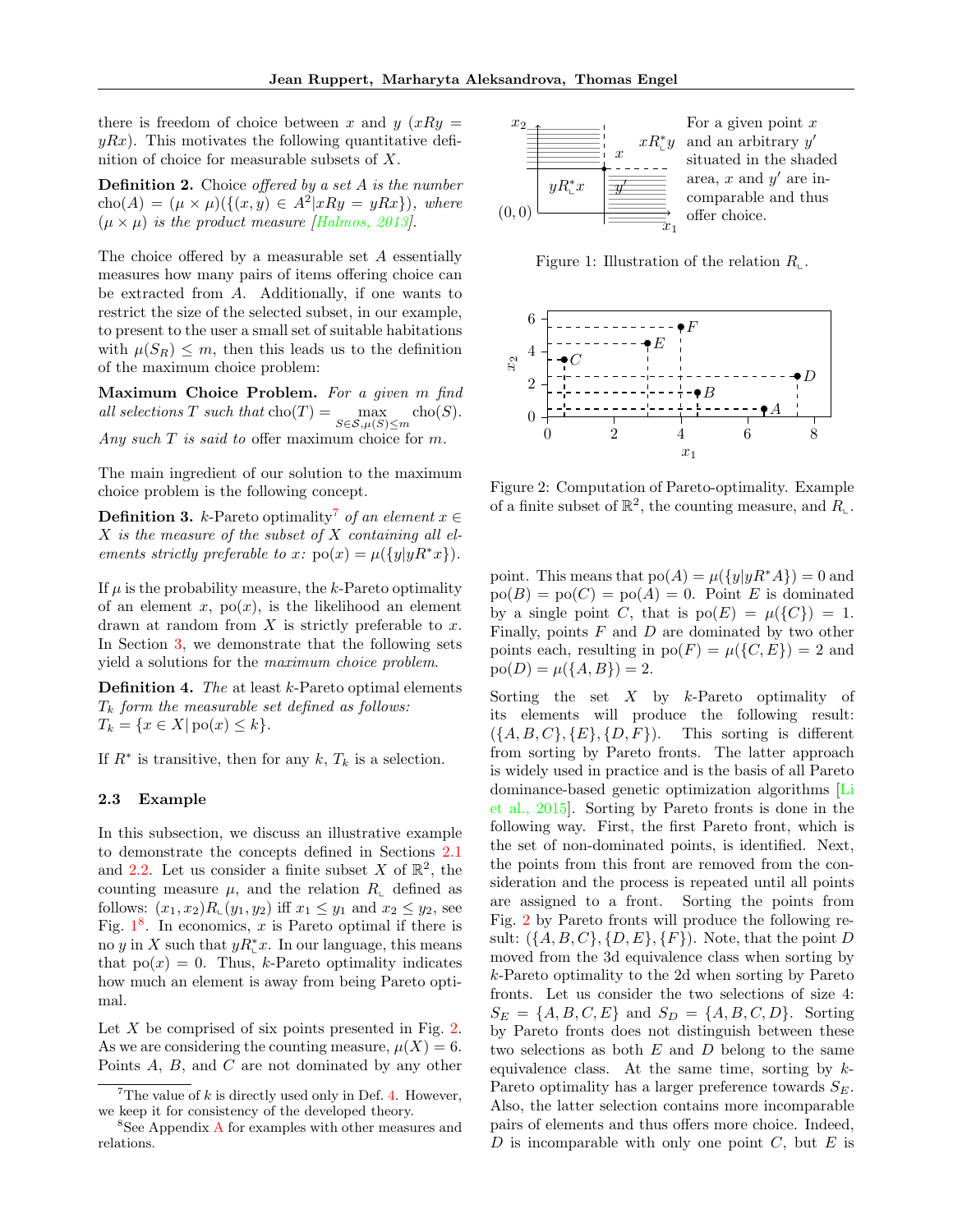incomparable with two points: A and  $B^9$  $B^9$ .

For the counting measure and a discrete space, sorting by k-Pareto optimality is identical to sorting by dominance rank [\[Liefooghe et al., 2009\]](#page-9-7). This sorting procedure was studied in genetic optimization [\[Reyes-](#page-10-0)Fernández-de Bulnes et al., 2019. However, to the best of our knowledge, it was never considered beyond this setting. Also, its relation to the maximum choice problem is novel.

## <span id="page-3-0"></span>3 MAXIMUM CHOICE THEOREM

The main result of this text states that at least k-Pareto optimal elements  $(T_k)$  are the largest measurable selections offering maximum choice for their respective measures. In Section [3.1,](#page-3-1) we state and prove the maximum choice theorem, and in Section [3.2](#page-4-0) we discuss further solutions.

### <span id="page-3-1"></span>3.1 Theorem and Proof

<span id="page-3-3"></span>Theorem 1 (Maximum Choice Theorem). A set of at least k-Pareto optimal elements  $T_k$  offers maximum choice for  $\mu(T_k)$  if it is a selection and if  $\mu(T_k) < +\infty$ . Moreover,  $T_k$  is the largest selection offering maximum choice for  $\mu(T_k)$  in the sense that it contains any other selection offering maximum choice for  $\mu(T_k)$ .

The second part of the above theorem precisely means that if a selection A offers maximum choice for  $\mu(T_k)$  <  $+\infty$ , then  $A \subseteq T_k$  almost-everywhere. The above theorem does not state that the at least k-Pareto optimal elements are the only largest selections offering maximum choice. Later, we give an example of a fundamentally different selection offering maximum choice for a value of m where there is no such k that  $\mu(T_k) = m$ .

We prove the above theorem in several steps. First, we show that for selections the computation of choice can be simplified. It only requires to compute a simple integral instead of a double integral.

Integral Formula. If S is a measurable selection and  $\mu(S) < +\infty$ , then

$$
cho(S) = \int_{S} (\mu(S) - 2\operatorname{po}(x))d\mu(x). \tag{1}
$$

*Proof.* The fact that set  $S$  is a selection means that  $\forall y \in S : \{x \in S | x R^* y\} = \{x \in X | x R^* y\}.$  That is, any element  $x$  from  $X$  strictly preferable to any element  $y$ in S, also belong to  $S$  ( $x \in S$ ). Using the definition of choice from Def. [2](#page-2-4) and  $\mu(S) < +\infty$ , we obtain

$$
\begin{aligned} \text{cho}(S) &= \mu(S)^2 - 2(\mu \times \mu) \big( \{ (x, y) \in S^2 | x R^* y \} \big) \\ &= \mu(S)^2 - 2(\mu \times \mu) \big( \{ (x, y) \in S \times X | y R^* x \} \big). \end{aligned}
$$

Fubini's theorem [\[Halmos, 2013\]](#page-9-4) indicates that

$$
(\mu \times \mu)(\{(x, y) \in S \times X | yR^*x\}) =
$$
  
= 
$$
\int_S \left( \int_X 1_{R^*} d(\mu(y)) \right) d\mu(x) = \int_S \text{po}(x) d\mu(x),
$$

where  $1_{R^*}$  is the characteristic function of  $R^{*10}$  $R^{*10}$  $R^{*10}$ .

Finally, the integral formula results from the fact that  $\mu(S)^2 - 2 \int_S \text{po}(x) d\mu(x) = \int_S (\mu(S) - 2\,\text{po}(x)) d\mu(x).$  $\Box$ 

Let's now consider the function c defined on  $\Sigma$  for any A of finite measure by

$$
c(A) = \int_A (\mu(A) - 2\operatorname{po}(x))d\mu(x).
$$

The integral formula defined in Eq. [\(1\)](#page-3-2) means that for any selection S, we have  $c(S) = \text{cho}(S)$ . The second step of our proof of Theorem [1](#page-3-3) is to show that  $T_k$ is the largest measurable set that maximizes  $c$  for its respective measure. We prove the following lemma.

<span id="page-3-4"></span>**Lemma 1.** For any k such as  $\mu(T_k) < +\infty$  we have

$$
c(T_k) = \max_{A \in \Sigma, \mu(A) \le \mu(T_k)} c(A).
$$

Moreover, if  $\mu(A) \leq \mu(T_k)$  and  $c(A) = c(T_k)$ , then  $A \subseteq T_k$  almost-everywhere.

The context of this lemma is very similar to the knapsack problem [\[Martello, 1990\]](#page-9-8). In this problem, one needs to find a subset  $A$  of a finite set of items  ${x_1, ..., x_n}$  maximizing the total value  $\Sigma_{x_i \in A}v(x_i)$  under the constraint that the total weight  $\Sigma_{x_i \in A} w(x_i)$  of A does not exceed a predefined maximum weight  $w^*$ . In Lemma [1,](#page-3-4) the total value is  $c(A)$ , the ratio of an element's value to its weight becomes  $\mu(A)-2\operatorname{po}(x)$ , and the weight constraint is expressed as  $\mu(A) \leq \mu(T_k)$ . The solutions given by the lemma correspond to those yielded for the knapsack problem by George Dantzig's greedy approximation algorithm [\[Dantzig, 1957\]](#page-9-9). This algorithm consists of ordering elements by decreasing value-to-weight ratio and then taking the  $N$  first elements.  $N$  is chosen in such a way, that taking one more element would cause excessive weight. The process of proving Lemma [1](#page-3-4) is similar to proving that George Dantzig's solutions are optimal for their respective weights.

<sup>&</sup>lt;sup>9</sup>The difference between sorting by  $k$ -Pareto optimality and Pareto fronts is further discussed in Appendix [B.](#page-13-0)

<span id="page-3-2"></span><sup>&</sup>lt;sup>10</sup>1<sub>R<sup>∗</sup></sub> is defined on  $X^2$  in a similar way to 1<sub>R</sub>: it is equal to 1 if  $xR^*y$  and is equal to 0 otherwise.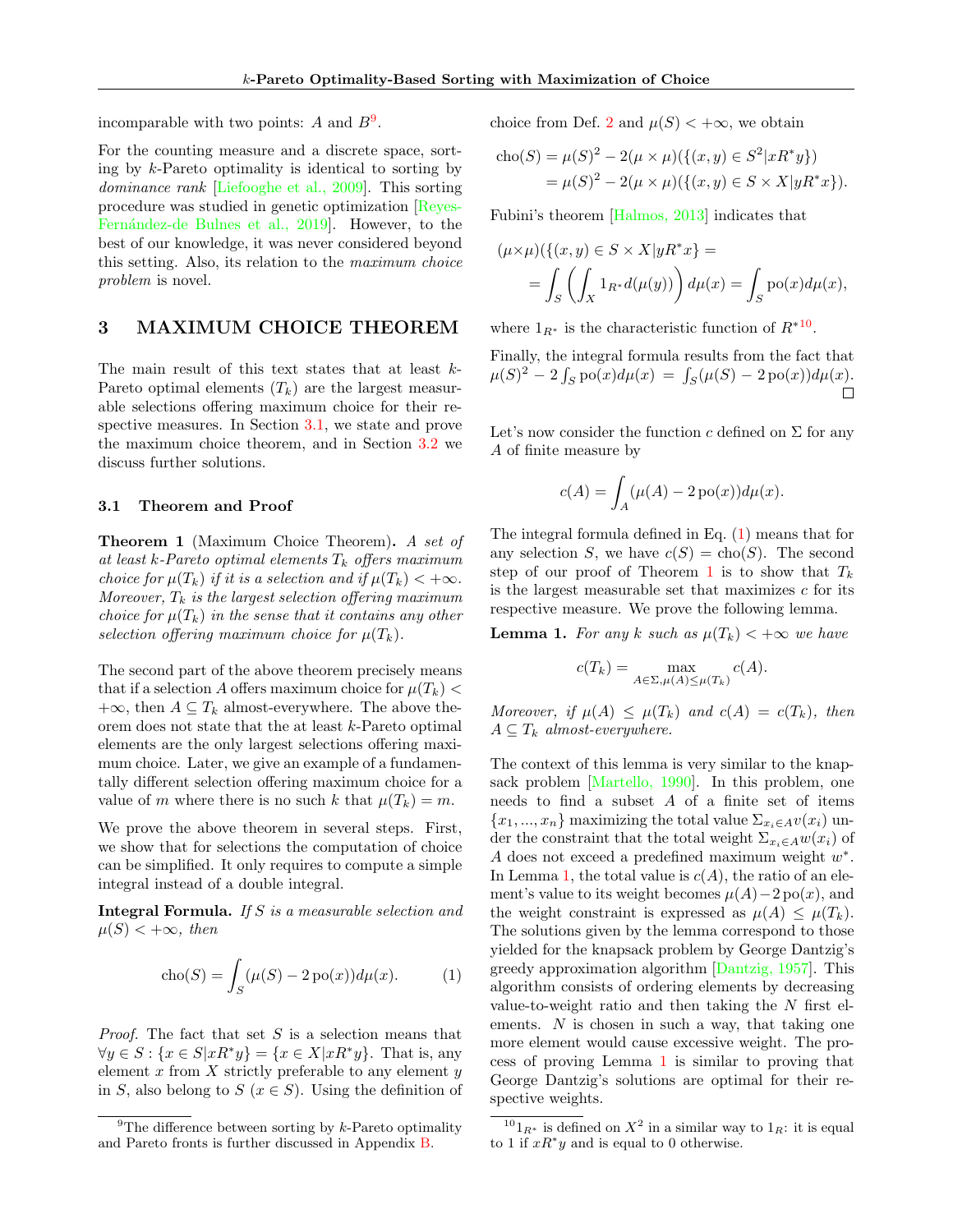*Proof of Lemma [1.](#page-3-4)* Let's consider  $T_k$  such that  $\mu(T_k)$  < + $\infty$ . To prove  $c(T_k)$  is the maximum, we need to show for any  $A \in \Sigma$ , that  $c(A) \leq c(T_k)$  if  $\mu(A) \leq \mu(T_k)$ . As  $A = (A \cap T_k) \cup (A \setminus T_k)$  and  $T_k = (A \cap T_k) \cup (T_k \setminus A)$ , requiring  $c(A) \leq c(T_k)$  is equivalent to requiring

<span id="page-4-4"></span>
$$
\int_{A \setminus T_k} (\mu(A) - 2\operatorname{po}(x)) d\mu(x) \le \int_{T_k \setminus A} (\mu(T_k) - 2\operatorname{po}(x)) d\mu(x).
$$
\n(2)

By definition of  $T_k$ , we have that  $p_0(x) > k$  for  $x \in$  $A \setminus T_k$ , while  $\text{po}(x) \leq k$  for  $x \in T_k \setminus A$ . Therefore,

$$
\int_{A \setminus T_k} (\mu(A) - 2\operatorname{po}(x)) d\mu(x) \le \mu(A \setminus T_k)(\mu(A) - 2k),
$$
\n(3)

and Z  $T_k\backslash A$  $(\mu(T_k) - 2\operatorname{po}(x))d\mu(x) \ge \mu(T_k \setminus A)(\mu(T_k) - 2k).$ (4)

The constraint  $\mu(A) \leq \mu(T_k)$  means that  $\mu(A \setminus T_k) \leq$  $\mu(T_k \setminus A)$ . Thus, we have

<span id="page-4-1"></span>
$$
\mu(A \setminus T_k)(\mu(A) - 2k) \le \mu(T_k \setminus A)(\mu(T_k) - 2k). \tag{5}
$$

Finally, combining Eq.  $(5)$  with Eq.  $(3)$  and Eq.  $(4)$ guarantees the inequality in Eq.  $(2)$  under the constraint  $\mu(A) \leq \mu(T_k)$ .

Let us now consider  $A \in \Sigma$  such that  $\mu(A) \leq \mu(T_k)$ and  $c(A) = c(T_k)$ . We now proceed to show that  $A \subseteq T_k$  almost everywhere. If  $c(A) = c(T_k)$ , the inequality in Eq. [\(2\)](#page-4-4) must be an equality. Under the assumption  $\mu(A) \leq \mu(T_k)$ , we again have the inequalities in Eq.  $(3)$ , Eq.  $(4)$  and Eq.  $(5)$ , which must be equalities if Eq. [\(2\)](#page-4-4) is an equality. However, because  $po(x) > k$  for  $x \in A \setminus T_k$ , the inequality in Eq. [\(3\)](#page-4-2) can only become an equality if  $\mu(A \setminus T_k) = 0$ .  $\Box$ 

Now everything is in place to prove the theorem.

Proof of Theorem [1.](#page-3-3) Let us first prove that the at least  $k$ -Pareto optimal elements  $T_k$  offer maximum choice. Lemma [1](#page-3-4) says that on  $\Sigma$  the set  $T_k$  maximises c for its respective measure. We assumed  $T_k$  is a selection. At the same time, for any selection  $c =$  cho. It means that  $T_k$  offers maximum choice for its respective measure. Moreover, from Lemma [1](#page-3-4) and from  $S \subseteq \Sigma$ directly results that if a selection A offers maximum choice for  $\mu(T_k)$ , then  $A \subseteq T_k$  almost everywhere.  $\Box$ 

Uniqueness and transitivity. The theorem does not guarantee uniqueness. For example, in the case of

the relation  $\leq$  on  $\mathbb R$  and the Lebesgue measure, selections are all left-unbounded intervals and the choice of any selection is 0. However, if for any selection

<span id="page-4-5"></span>
$$
A \subset T_k \& \mu(A) < \mu(T_k) \implies \text{cho}(A) < \text{cho}(T_k), \tag{6}
$$

then  $T_k$  is a unique maximum. This is a direct consequence from the fact that  $T_k$  contains any other selection offering maximum choice for  $\mu(T_k) < +\infty$ .

The theorem requires the set  $T_k$  only to be a selection. If R is transitive, then  $T_k$  is always a selection. The set  $T_k$  already fulfills the requirement of being selection if  $R^*$  satisfies the weakened transitivity condition  $xR^*y \implies \text{po}(x) \le \text{po}(y)$ . This is the case for Lebesgue area measure and the non-transitive relation  $R_{\iota'}$  defined on the unit square by  $(x_1, x_2)R_{\iota'}(y_1, y_2)$ iff  $\frac{y_1}{2} \le x_1 \le y_1$  and  $\frac{y_2}{2} \le x_2 \le y_2$ .

### <span id="page-4-2"></span><span id="page-4-0"></span>3.2 Further Solutions

<span id="page-4-3"></span>Further similar solutions. It is possible to prove that Theorem [1](#page-3-3) also holds for  $T_k^*$  defined with a strict inequality  $\langle \langle \rangle$  as follows, see Def. [4](#page-2-3) for comparison.

$$
T_k^* = \{ x \in X | \text{po}(x) < k \}.
$$

In this case, the proof of the fact that  $T_k^\ast$  is the largest in Lemma [1](#page-3-4) requires analysis of inequality [\(4\)](#page-4-3) instead of inequality [\(3\)](#page-4-2). However, the proof of the fact that any selection T such that  $T_k^* \subseteq T \subseteq T_k$  offers maximum choice for  $\mu(T)$  becomes a bit more technical. Moreover, it is possible to prove that  $T$  is the largest selection of this kind. Precisely, for any other selection S offering maximum choice for  $\mu(T)$ , one must have that  $S \subseteq T'$  for some T' such that  $\mu(T') = \mu(T)$ and  $T_k^* \subseteq T' \subseteq T_k$ .

Completeness. In the case condition from Eq. [\(6\)](#page-4-5) holds, and if for any selection  $S$  there is a  $k$  and there are selections T such that  $T_k^* \subseteq T \subseteq T_k$  and  $\mu(T) = \mu(S)$ , then those selections T are the only selections offering maximum choice. Therefore, we have a complete list of selections offering maximum choice. This is the case for the typical example of the relation  $R_{\text{L}}$  defined in Section [2.3](#page-2-0) and the Lebesgue area measure defined on the unit square  $[0, 1]^2$ . This case is further studied Section [4.](#page-5-0)

The above ideas also apply to any finite set on which we have a partial order relation and discrete non-zero weights. Topological sorting by increasing values of po and then taking the first  $N$  elements yields a set offering maximum choice. If there are several ties, that is if  $T_k\backslash T_k^*$  contains several elements, then finding all sets  $T$ of the allowed maximum measure such as  $T_k^* \subset T \subset T_k$ means solving the generally NP-complete subset-sum problem. If, however, the weights are constant, any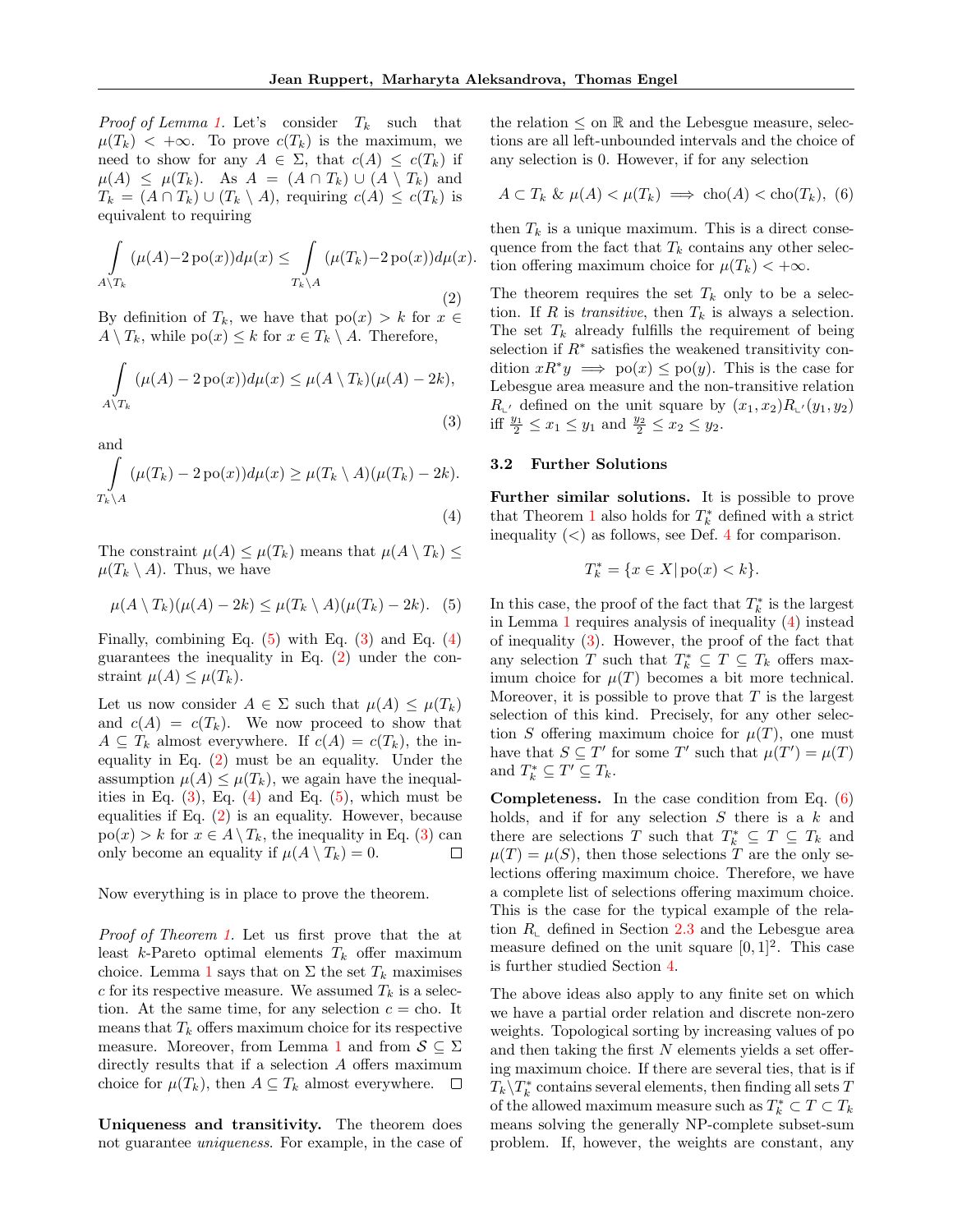<span id="page-5-1"></span>

Figure 3:  $S$  is a selection that offers maximum choice but cannot be constructed from  $T_k$ . Point are encoded with their measure and  $k$ -Pareto optimality:  $(\mu, \text{po})$ .

set offering maximum choice can be obtained using the above sorting procedure; with ties being ordered in an arbitrary way.

Existence of solutions of a different nature. For discrete measures with non-constant weights the above construction might not yield all selections offering maximum choice. A relative example is given in Fig. [3,](#page-5-1) where partial order relation is represented by its Hasse diagram [\[Davey and Priestley, 2002\]](#page-9-5). The set S is not of the form  $T_k^* \cup A$  with  $A \subseteq T_k \setminus T_k^*$ . Nevertheless, it offers maximum choice for  $m = 3$ .

## <span id="page-5-0"></span>4 THEORETICAL EXPLORATIONS

The developed theory is very general as there are no restrictions on X and  $\mu$ , and R only needs to fulfill a weakened transitivity condition. This makes it applicable to both discrete and continuous examples. In this section, we further investigate the theoretical properties of sorting by k-Pareto optimality. We focus on the relation  $R_{\text{\tiny L}}$  defined on  $\mathbb{R}^2$ . This is done to gain an intuitive understanding in this familiar setting from the point of view of geometry and probability theory. The theoretical analysis presented in this section will be extended in future work to less familiar settings, for example, the subgraph relation defined on a set of graphs.

This section is structured as follows. First, we demonstrate the link between k-Pareto-optimality and the concept of diversity in Section [4.1.](#page-5-2) Next, in Section [4.2,](#page-5-3) we analyze the continuous case and show how the developed theory can provide a surprising characterization of the arc of a hyperbola. In Section [4.3,](#page-6-0) we continue with the case of continuous random vectors and compare our sorting method with other wellknown ways of topologically sorting  $\mathbb{R}^2$ . Finally, in Section [4.4,](#page-6-1) we discuss how the analysis of continuous probabilistic examples can be used in practice.

### <span id="page-5-2"></span>4.1 Diversity

Choice turned out to be a natural concept when developing the above theory and proving Theorem [1.](#page-3-3) In practical applications, however, it can be more insight-

<span id="page-5-4"></span>

Figure 4: Characterization of hyperbola.

ful to consider the following concept.

**Definition 5.** For any measurable set A, the diversity of A is the ratio

$$
\operatorname{div}(A) = \frac{\operatorname{cho}(A)}{\mu(A)^2}.
$$

Thus,  $div(A)$  is the likelihood there is choice between two elements chosen at random from A.

In Theorem [1,](#page-3-3) we cannot simply replace choice with diversity. However, by considering only selections of a fixed measure, we obtain the following straightforward corollary of Theorem [1.](#page-3-3)

<span id="page-5-5"></span>Corollary 1. For any set of at least k-Pareto optimal elements  $T_k$  that is a selection with  $\mu(T_k) < +\infty$ , we have

$$
\operatorname{div}(T_k) = \max_{S \in \mathcal{S}, \mu(S) = \mu(T_k)} \operatorname{div}(S).
$$

Moreover,  $T_k$  is the unique such maximum. Precisely, if S is a selection such that  $\mu(S) = \mu(T_k)$ , and  $div(S) = div(T_k)$ , then  $S = T_k$  almost everywhere.

### <span id="page-5-3"></span>4.2 Characterisation of the Hyperbola

Let us consider X to be the unit square  $[0, 1] \times [0, 1]$ on which we have the Lebesgue area measure and the relation  $R_{\text{L}}$ . For any point  $x = (x_1, x_2)$  in X, the  $k$ -Pareto optimality of  $x$  is the area of the rectangle  $((0,0),(x_1,0),x,(0,x_2))$ . Thus,  $po(x) = x_1x_2$ and the at least k-Pareto optimal elements are situated below the hyperbola  $x_1x_2 = k$ . Selections are sets situated below any decreasing curve, for example, the hyperbola  $x_1x_2 = \frac{1}{5}$  and the curve defined by  $max(x_1, x_2) = \frac{2}{5}$ , see Fig. [4.](#page-5-4) Having choice between x with coordinates  $(x_1, x_2)$  and y with coordinates  $(y_1, y_2)$  means the rectangles  $((0, 0), (x_1, 0), x, (0, x_2))$ and  $((0,0),(y_1,0), y,(0,y_2))$  are not nested, as depicted in Fig. [4a.](#page-5-4) Combining this fact with Corollary [1](#page-5-5) yields the following surprising characterization of the hyperbola.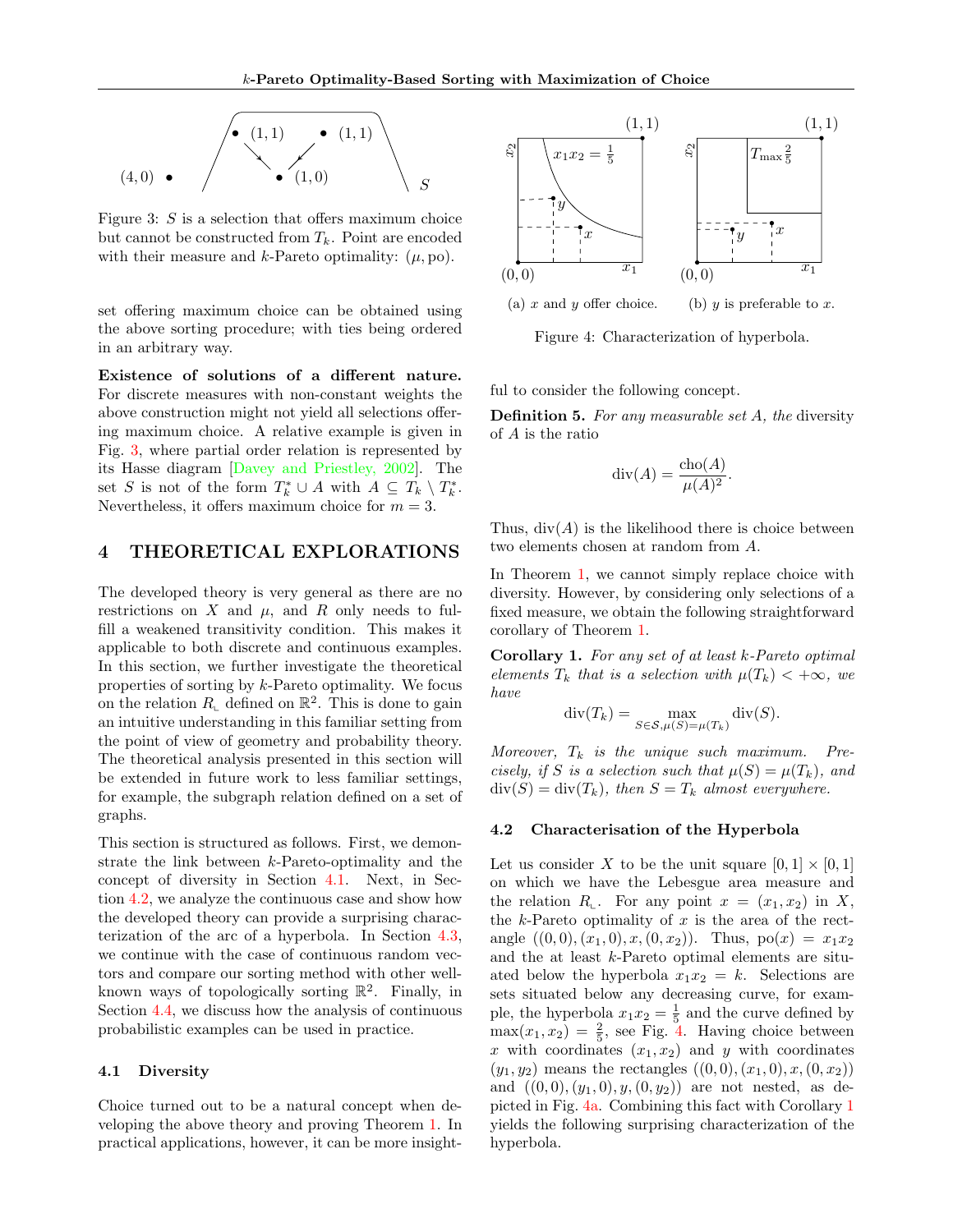Characterization of Hyperbolas. Out of all descending functions  $f$  from  $[0, 1]$  to  $[0, 1]$  delimiting an area  $\int_0^1 f(x)dx = c$ , the arc of hyperbola is the one offering the highest likelihood the rectangles  $((0, 0), (x_1, 0), x, (0, x_2))$  and  $((0, 0), (y_1, 0), y, (0, y_2))$ are not nested for two points x and y being drawn independently and at random from the delimited area.

### <span id="page-6-0"></span>4.3 Choice and Aggregation of Ranks

Let's consider a continuous random vector  $(X_1, X_2)$ . According to the standard notation, values taken by  $(X_1, X_2)$  will be written in lower case, for example  $(x_1, x_1)$  or  $(y_1, y_2)$ . Let us again consider  $R_{\text{L}}$  giving precedence to smaller values of  $X_1$  and  $X_2$ .

Continuity means  $P(po((x_1, x_2)) = po((y_1, y_2))) = 0.$ Thus, the function po can be considered to be a linear extension of  $R_{\text{L}}$ . On the other hand, in the case of independence between  $X_1$  and  $X_2$  the diversity of the whole probability space is  $\frac{1}{2}$ . This means, that only in half of the cases  $R_{\text{L}}$  can directly tell which of the two randomly chosen elements is preferable.

In Appendix [B.2,](#page-13-1) we show that  $k$ -Pareto optimality, choice, diversity and selections offering maximum choice only depend on the copula of  $(X_1, X_2)$ , which describes the dependence structure between  $X_1$  and  $X_2$ , see Proposition [2.](#page-13-2) Moreover,  $po((x_1, x_2))$  is the joint cumulative probability distribution function of the random vector  $(X_1, X_2)$ . In probability theory the uniform distribution on the unit square from Section [4.2](#page-5-3) is the copula of any two continuous independent random variables. Then,  $x_1$  and  $x_2$  represent the ranks of two independent characteristics, and sorting by k-Pareto optimality means sorting by increasing value of the product  $x_1x_2$ .

Assuming  $X_1$  and  $X_2$  are independent, and using the change of variable formula from Proposition [1](#page-13-3) (Appendix  $B(1)$ , we show in Proposition [3](#page-13-5) (Appendix  $B(2)$ ) that for at-least k-Pareto optimal elements  $T_k$ 

$$
P(T_k) = k - k \ln(k),
$$
  
cho
$$
(T_k) = (k - k \ln(k))^2 - k^2 \left(\frac{1}{2} - \ln k\right).
$$

This implies that  $\lim_{k\to 0} \text{div}(T_k) = 1$ . It means that diversity slowly tends to the maximum possible value of 1 as k tends to zero. This fact becomes even more surprising when comparing to other methods of aggregating ranks that yield linear extensions of  $R_{\text{l}}$ , for example, minimum rank, maximum rank and mean rank. Let us look at the corresponding selections

$$
T_{\min a} = \{ (x_1, x_2) \in [0, 1]^2 | \min(x_1, x_2) \le a \},
$$
  
\n
$$
T_{\max a} = \{ (x_1, x_2) \in [0, 1]^2 | \max(x_1, x_2) \le a \}.
$$

<span id="page-6-2"></span>

Figure 5: Selections of the best 40% according to different sorting criteria.

<span id="page-6-3"></span>

Figure 6: Fraction of the best elements and diversity.

Here,  $\lim_{a\to 0} \text{div}(T_{\min a}) = \frac{3}{4}$ , and  $\text{div}(T_{\max a}) = \frac{1}{2}$ . To further illustrate this observation, let us consider selections of a fixed measure m, which represent the best m∗100% of elements, defined with different sorting criteria: minimum  $min(x_1, x_2)$ , maximum  $max(x_1, x_2)$ , average  $\frac{x_1+x_2}{2}$ , and Pareto optimality  $x_1x_2$ <sup>[11](#page-0-0)</sup>. As we can see in Fig. [5,](#page-6-2)  $min(x_1, x_2)$  delimits selections containing too many large values, that is, extremes are overvalued. On the other hand, all other sorting criteria except po undervalue extremes and include too many elements situated around the diagonal  $x_1 = x_2$ .

Finally, in Fig. [6](#page-6-3) we demonstrate how diversity of the selections defined above depends on the fraction of selected elements  $m^{12}$  $m^{12}$  $m^{12}$ . We can see that diversity is the largest when sorting by  $k$ -Pareto optimality. This is a direct consequence of Corollary [1.](#page-5-5)

## <span id="page-6-1"></span>4.4 Limiting Behaviour and Probabilistic Framework

The continuous probabilistic examples considered in Sections [4.2](#page-5-3) and [4.3](#page-6-0) might seem unpractical and interesting only from the theoretical point of view. How-

 $^{11}\rm{Here},$  po is functionally related to geometric mean.

<sup>&</sup>lt;sup>12</sup>In the considered case, for any selection S, cho(S) =  $dx_1 dx_2(S)^2 - \int_S \text{po}(x) dx_1 dx_2.$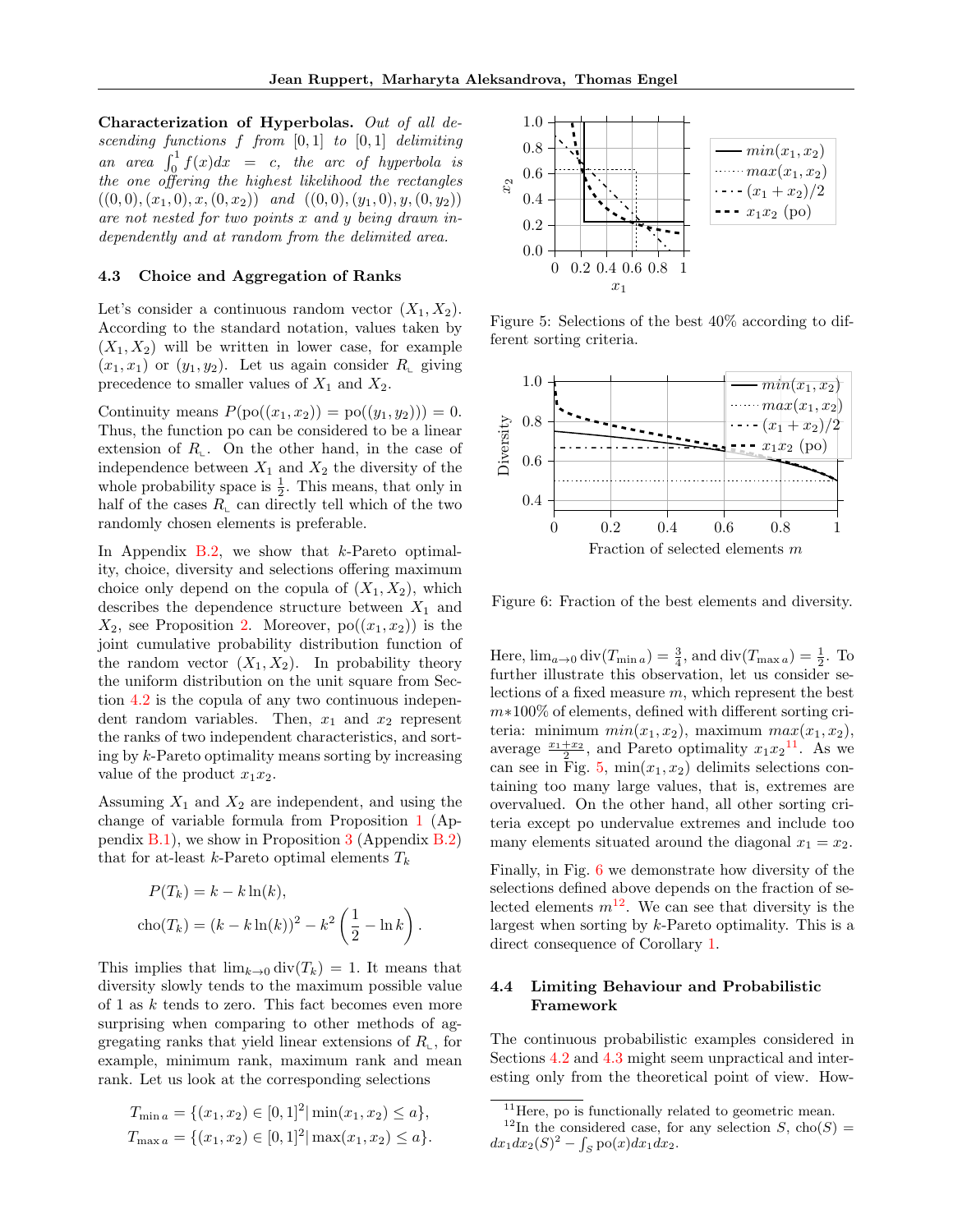ever, such a case may arise if we have a very large population that can be approximated by a continuous distribution. Then, in real-world applications, one may use the best adapted parametric and non-parametric statistical methods to estimate k-Pareto optimality. This is the idea behind the approximation algorithm presented in Section [5.1](#page-7-1) and the computationally efficient approximation formula in Eq. [\(7\)](#page-7-2).

Moreover, measure theoretic concepts can be used to formulate and prove convergence of k-Pareto optimality, choice and selections as the population becomes larger and its distribution converges to a continuous distribution. On the other hand, topological sorting by Pareto fronts demonstrates unstable behaviour, as shown in Appendix [B.3:](#page-14-0) it is more sensitive to the precise way points are placed on the plane. In the last example of this section, we also show how the selections obtained via sorting by Pareto fronts can diverge even when the selections obtained via sorting by k-Pareto optimality converge to the arcs of hyperbola obtained in Section [4.2.](#page-5-3)

## <span id="page-7-0"></span>5 PRACTICAL EXPLORATIONS

In this section, we discuss computational complexity of sorting by k-Pareto optimality, see Section [5.1,](#page-7-1) and demonstrate how the proposed theory can be used to improve the performance of genetic optimization algorithms, see Section [5.2.](#page-7-3) Further, in Appendix [C,](#page-16-0) we discuss other potential applications, such as statistical tests (Appendix  $C.2$ ), recommender systems (Appendix  $C.3$ ), constrained genetic optimization (Appendix [C.4\)](#page-19-0), exploratory database queries (Appendix  $C.5$ ), and scheduling (Appendix  $C.6$ ).

### <span id="page-7-1"></span>5.1 Computation Complexity

A common solution for ranking  $n$  elements of a set  $X$  according to a partial order relation  $R$  is to rank the elements according to their average ranking with respect to all linear extensions of R. However, the total number of linear extensions exponentially increases with  $n$ , and the resulting algorithms are complex and slow [\[de Loof, 2010,](#page-9-10) p. 48]. For example, random sampling of linear extensions has an expected running time of  $O(n^3 \log n)$  [\[Huber, 2006\]](#page-9-11). Below we show that sorting by k-Pareto optimality offers an efficient alternative.

The basic algorithm for the k-Pareto optimality based sorting is straightforward. In the case of an arbitrary relation R,  $po(x)$  is computed by summing up the measures of the items that are strictly preferable to  $x$ . This requires one pass through the whole set  $X$  for every element  $x \in X$  with computation complexity  $O(n^2)$ .

The complexity of sorting  $X$  by increasing values of po is  $O(n \log n)$ . Therefore, the total complexity is  $O(n^2)$ .

The case of composite relations defined on the probability space allows constructing even faster sorting procedures. We illustrate this idea for  $R = R_l \& R_p \& R_r$ from our housings example. We define the component relations as follows: for  $i \in \{l, r, p\}$ ,  $aR_i b$  iff  $X_i(a) \leq X_i(b)$ , where the real valued random variable  $X_l$  represents proximity to the location,  $X_p$  represents population size, and  $X_r(x)$  is 0 when x is close to a river and 1 otherwise. For independent  $X_i$ , we have:

<span id="page-7-2"></span>
$$
po(x) = P({y|yR*x}),
$$
  
=  $P({y|yRx}\}) - P({y|yRx \text{ and } xRy}),$   
=  $\prod_{i \in \{1,...,m\}} P(X_i \le x_i) - \prod_{i \in \{1,...,m\}} P(X_i = x_i).$  (7)

The cumulative probability distributions  $F_i(x)$  =  $P(X_i \leq x)$  can be approximated by the respective empirical cumulative probability distributions  $\hat{F}_i(x)$ . The computation complexity of estimating  $\hat{F}_i$  is  $O(n \log n)$ . This needs to be done for every component relation  $R_i$ , resulting in the total complexity of  $O(n \log n)$ .

### <span id="page-7-3"></span>5.2 Application to Genetic Optimization

In Section [1,](#page-0-1) we hypothesized that sorting with choice maximization can be beneficial for genetic optimization. Indeed, this strategy results in the maximization of the population diversity and allows exploring the search space more efficiently. Additionally, Pareto dominance-based many-objective<sup>[13](#page-0-0)</sup> genetic optimization algorithms are known to suffer from the lack of selection pressure [\[Palakonda et al., 2018\]](#page-9-12). When the number of objectives increases, the number of incomparable solutions grows exponentially. However, as shown in Section [4.3,](#page-6-0) sorting random independent vectors by their Pareto optimality can be considered as a linear extension of the defined preference relation. The fact that  $P(po(x) = po(y)) = 0$  means that such sorting rarely produces ties and for any two solutions either  $x$  is preferable to  $y$  or vice versa. In the rest of this subsection, we demonstrate that the proposed approach indeed improves the performance of genetic algorithms in the case of independent objectives.

To evaluate the proposed sorting procedure, we use it in NSGA-II instead of Pareto dominance-based sorting. We experiment with two measures  $\mu$ : counting and probability measures. This gives us two versions of genetic algorithms referred to as PO-count and PO-prob respectively. In PO-count, the solutions are sorted according to the number of other dominating solutions. As discussed in Section [2.3,](#page-2-0) in this case,

<sup>&</sup>lt;sup>13</sup>Concerns problems with 4 and more objectives.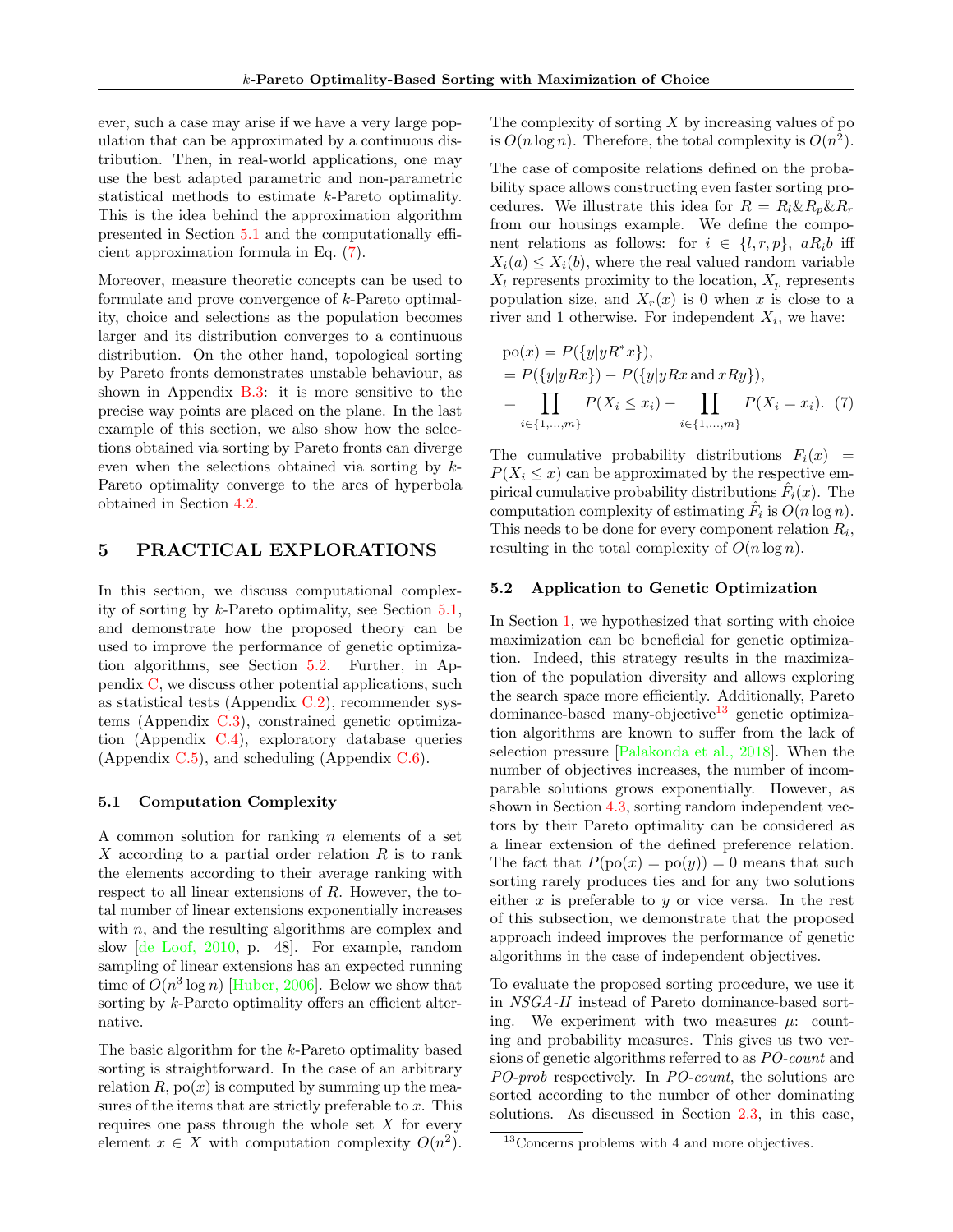sorting by k-Pareto optimality is identical to sorting by dominance rank. Thereby, these results are not novel, but we present them for comparison purposes. In POprob, the number of dominating solutions is replaced with the probability of being dominated. We consider a given generation as a small sample of a much larger population having the same marginal probability distributions. We assume there is no a-priori knowledge on how objectives are correlated and, thus, assume them to be independent. The probability of being dominated in this much larger population is estimated as explained in Section [5.1.](#page-7-1) These algorithms, POcount and PO-prob, are compared with implementations of the state-of-the-art algorithms NSGA-II and NSGA-III [\[Deb and Jain, 2013\]](#page-9-13) from deap python li- $\text{brary}^{\,14}$  $\text{brary}^{\,14}$  $\text{brary}^{\,14}$ . The presented experiments as well as various plots from this paper can be reproduced using the code from the related GitHub repository<sup>[15](#page-0-0)</sup>.

For the experimental evaluation, we use the  $0/1$  knapsack problem with independent objectives as defined in [\[Zitzler and Thiele, 1999\]](#page-10-1). The number of knapsacks (objectives) is varied within the following set  $n_k \in \{2-8, 10, 15, 25\}$  and the number of items is set to 250. We adopt random selection with replacement and uniform crossover with mutation probability 0.01. We set the population size to 250 and the number of generations to 500. All results are the average among 30 independent runs.

Below we analyze the performance of different algorithms in terms of the classical hypervolume metric [\[Shang et al., 2020\]](#page-10-2) with the origin of coordinates as a reference point. In our setup, this metric is to be maximized. We choose NSGA-II as the baseline, and present the relative changes in the hypervolume indicator for the rest of the algorithms in Fig. [7](#page-8-0) (increase: positive number, decrease: negative number). We notice that despite having been developed for the manyobjective optimization, NSGA-III almost always results in lower values of hypervolume, even for a large number of knapsacks. This confirms a similar observation from [\[Ishibuchi et al., 2016\]](#page-9-14), and supports our choice of NSGA-II as a baseline for implementation and comparison instead of NSGA-III. Further, we see that the value of relative increase for PO-count is always very close to 0. It means that PO-count yields a population covering the same hypervolume as NSGA-II. Contrarily, PO-prob improves the hypervolume, as compared to NSGA-II. This difference is visible for small  $n_k$  (+4\% for  $n_k = 2$ ) and is especially prominent for large  $n_k$  (+60% for  $n_k = 25$ ). For  $n_k$  between 5 and 7, PO-prob results in lower values of hypervolume than NSGA-II. However, the relative decrease in

<span id="page-8-0"></span>

Figure 7: Increase in hypervolume compared to NSGA-II.

these cases does not exceed  $-1.63\%$ . Also, within this range, PO-count performs slightly better than other algorithms. These results demonstrate that the proposed approach improves the performance of genetic algorithms, especially in the case of many-objective optimization. Additional experimental results presented in Appendix [C.1](#page-16-1) also support this statement. Our results also suggest that the choice of the measure  $\mu$  has a large impact on the performance. The latter relationship will be studied in future work.

# 6 CONCLUSION

In this paper, we formulate the problem of generalized topological sorting with choice maximization, which, to the best of our knowledge, was not considered in the literature before. We also prove that the at least k-Pareto optimal sets provide unique solutions. Further theoretical analysis of this problem leads us to an interesting relationship between the diversity of random points and the arc of hyperbola. Additionally, we propose a computationally efficient algorithm for calculation of k-Pareto optimality for probability measures. Finally, we demonstrate a successful application of the developed theory. We show that sorting by k-Pareto optimality can drastically improve the performance of many-objective genetic optimization algorithms. In our experiments, the proposed solution based on the probability measure allows increasing the value of hypervolume by up to 60% for 25 objectives. This result can be considered as a potential solution to the problem of searchability deterioration in Pareto-dominance optimization.

We also believe that the proposed general framework can be used in different applications. In future work, we plan to study the applicability of k-Pareto optimality for constrained optimization, scheduling problems, recommender systems, and the development of statistical indicators. Maximization of choice might be also useful when studying causality and fairness.

<sup>14</sup><https://deap.readthedocs.io/en/master/>

<sup>15</sup><https://github.com/marharyta-aleksandrova/kPO>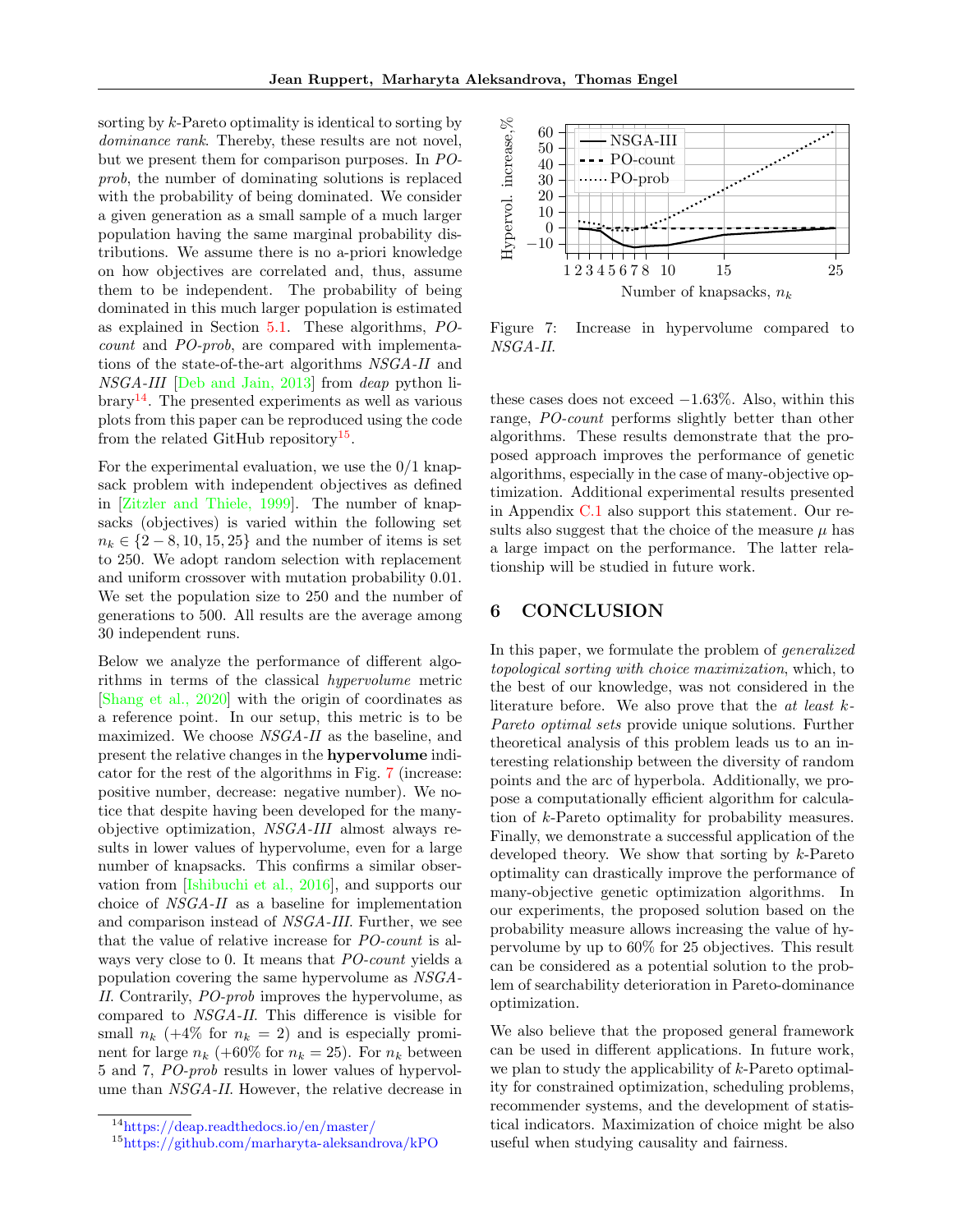### Acknowledgments

Authors would like to thank anonymous reviewers for their useful comments and for highlighting the relevant state-of-the-art research. Jean Ruppert would like to thank Claude Lamboray and Michael Ashbrook for their constructive feedback on early versions of this text. He is also expressing his gratitude to Juan Carlos Alvarez, his master thesis director, for support and insightful comments during a weekend at Lille.

### References

- <span id="page-9-16"></span>[Billingsley, 1999] Billingsley, P. (1999). Convergence of Probability Measures. Springer, 2 edition.
- <span id="page-9-0"></span>[Croft et al., 2010] Croft, W. B., Metzler, D., and Strohman, T. (2010). Search engines: Information retrieval in practice, volume 520. Addison-Wesley Reading.
- <span id="page-9-9"></span>[Dantzig, 1957] Dantzig, G. B. (1957). Discretevariable extremum problems. Operations research, 5(2):266–288.
- <span id="page-9-5"></span>[Davey and Priestley, 2002] Davey, B. A. and Priestley, H. A. (2002). Introduction to lattices and order. Cambridge university press.
- <span id="page-9-10"></span>[de Loof, 2010] de Loof, K. (2010). Efficient computation of rank probabilities in posets. PhD thesis, Universiteit Gent.
- <span id="page-9-13"></span>[Deb and Jain, 2013] Deb, K. and Jain, H. (2013). An evolutionary many-objective optimization algorithm using reference-point-based nondominated sorting approach, part i: solving problems with box constraints. IEEE transactions on evolutionary computation, 18(4):577–601.
- <span id="page-9-17"></span>[Deb et al., 2002] Deb, K., Pratap, A., Agarwal, S., and Meyarivan, T. (2002). A fast and elitist multiobjective genetic algorithm: Nsga-ii. IEEE transactions on evolutionary computation, 6(2):182–197.
- <span id="page-9-15"></span>[Durante et al., 2013] Durante, F., Fernandez-Sanchez, J., and Sempi, C. (2013). A topological proof of sklar's theorem. Applied Mathematics Letters, 26(9):945–948.
- <span id="page-9-1"></span>[E.Knuth, 1997] E.Knuth, D. (1997). The Art of Computer Programming, volume 1. Addison-Wesley, Massachusetts, 3 edition.
- <span id="page-9-4"></span>[Halmos, 2013] Halmos, P. R. (2013). Measure theory, volume 18. Springer.
- <span id="page-9-11"></span>[Huber, 2006] Huber, M. (2006). Fast perfect sampling from linear extensions. Discrete Mathematics, 306(4):420–428.
- <span id="page-9-14"></span>[Ishibuchi et al., 2016] Ishibuchi, H., Imada, R., Setoguchi, Y., and Nojima, Y. (2016). Performance comparison of nsga-ii and nsga-iii on various manyobjective test problems. In 2016 IEEE Congress on Evolutionary Computation (CEC), pages 3045– 3052. IEEE.
- <span id="page-9-19"></span>[Jones, 1979] Jones, D. S. (1979). Elementary information theory. Clarendon Press.
- <span id="page-9-18"></span>[Kendall, 1955] Kendall, M. G. (1955). Rank correlation methods. Griffin, 2 edition.
- <span id="page-9-20"></span>[Kumara et al., 2020] Kumara, A., Wub, G., Alic, M., Luob, Q., Mallipeddid R., Suganthane, P. N., and Swagatam Das, S. (2020). Guidelines for real-world multi-objective constrained optimisation competition. [https://raw.githubusercontent.](https://raw.githubusercontent.com/P-N-Suganthan/2021-RW-MOP/main/Revised_Guideline_RWCMOP.pdf) [com/P-N-Suganthan/2021-RW-MOP/main/](https://raw.githubusercontent.com/P-N-Suganthan/2021-RW-MOP/main/Revised_Guideline_RWCMOP.pdf) Revised Guideline [RWCMOP.pdf.](https://raw.githubusercontent.com/P-N-Suganthan/2021-RW-MOP/main/Revised_Guideline_RWCMOP.pdf)
- <span id="page-9-6"></span>[Li et al., 2015] Li, B., Li, J., Tang, K., and Yao, X. (2015). Many-objective evolutionary algorithms: A survey. ACM Computing Surveys (CSUR), 48(1):1– 35.
- <span id="page-9-7"></span>[Liefooghe et al., 2009] Liefooghe, A., Jourdan, L., and Talbi, E.-G. (2009). A unified model for evolutionary multi-objective optimization and its implementation in a general purpose software framework. In 2009 IEEE Symposium on Computational Intelligence in Multi-Criteria Decision-Making (MCDM), pages 88–95. IEEE.
- <span id="page-9-8"></span>[Martello, 1990] Martello, S. (1990). Knapsack problems: algorithms and computer implementations. Wiley-Interscience series in discrete mathematics and optimization.
- <span id="page-9-3"></span>[Mitchell, 1998] Mitchell, M. (1998). An introduction to genetic algorithms. MIT press.
- <span id="page-9-21"></span>[Noman et al., 2011] Noman, N., Bollegala, D., and Iba, H. (2011). An adaptive differential evolution algorithm. In 2011 IEEE Congress of Evolutionary Computation (CEC), pages 2229–2236. IEEE.
- <span id="page-9-12"></span>[Palakonda et al., 2018] Palakonda, V., Ghorbanpour, S., and Mallipeddi, R. (2018). Pareto dominance-based moea with multiple ranking methods for many-objective optimization. In 2018 IEEE Symposium Series on Computational Intelligence (SSCI), pages 958–964. IEEE.
- <span id="page-9-2"></span>[Resnick and Varian, 1997] Resnick, P. and Varian, H. R. (1997). Recommender systems. Communi*cations of the ACM*,  $40(3):56-59$ .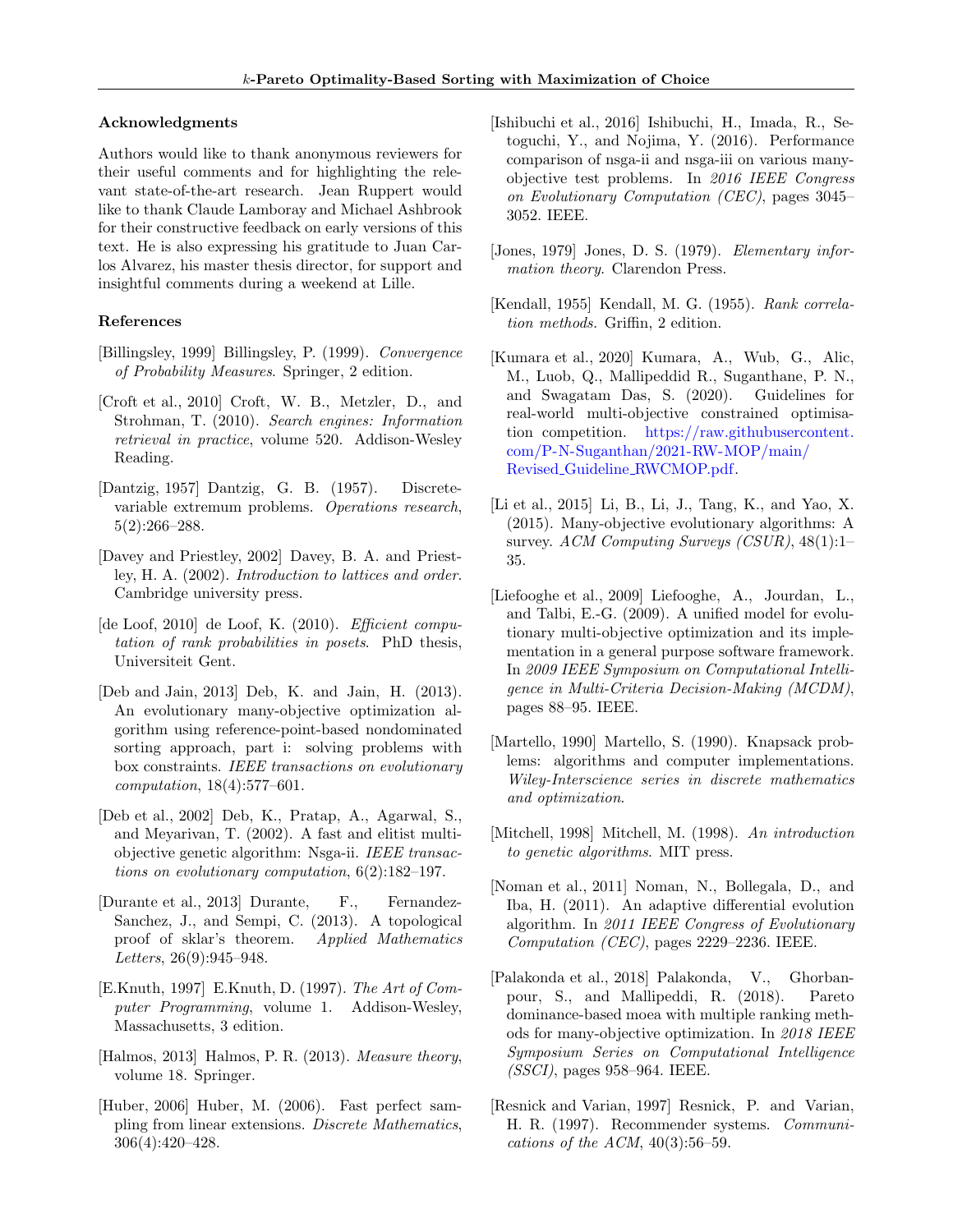<span id="page-10-0"></span>[Reyes-Fernández-de Bulnes et al., 2019] Reyes-

- Fernández-de Bulnes, D., Bolufé-Röhler, A., Tamayo-Vera, D., et al. (2019). Multi-objective optimization approach based on minimum population search algorithm. GECONTEC: Revista Internacional de Gestión del Conocimiento y la  $Tecnologia, 7(2):1-19.$
- <span id="page-10-2"></span>[Shang et al., 2020] Shang, K., Ishibuchi, H., He, L., and Pang, L. M. (2020). A survey on the hypervolume indicator in evolutionary multiobjective optimization. IEEE Transactions on Evolutionary Computation, 25(1):1–20.
- <span id="page-10-3"></span>[Sklar, 1959] Sklar, M. (1959). Fonctions de repartition an dimensions et leurs marges. Publ. inst. statist. univ. Paris, 8:229–231.
- <span id="page-10-1"></span>[Zitzler and Thiele, 1999] Zitzler, E. and Thiele, L. (1999). Multiobjective evolutionary algorithms: a comparative case study and the strength pareto approach. IEEE transactions on Evolutionary Computation, 3(4):257–271.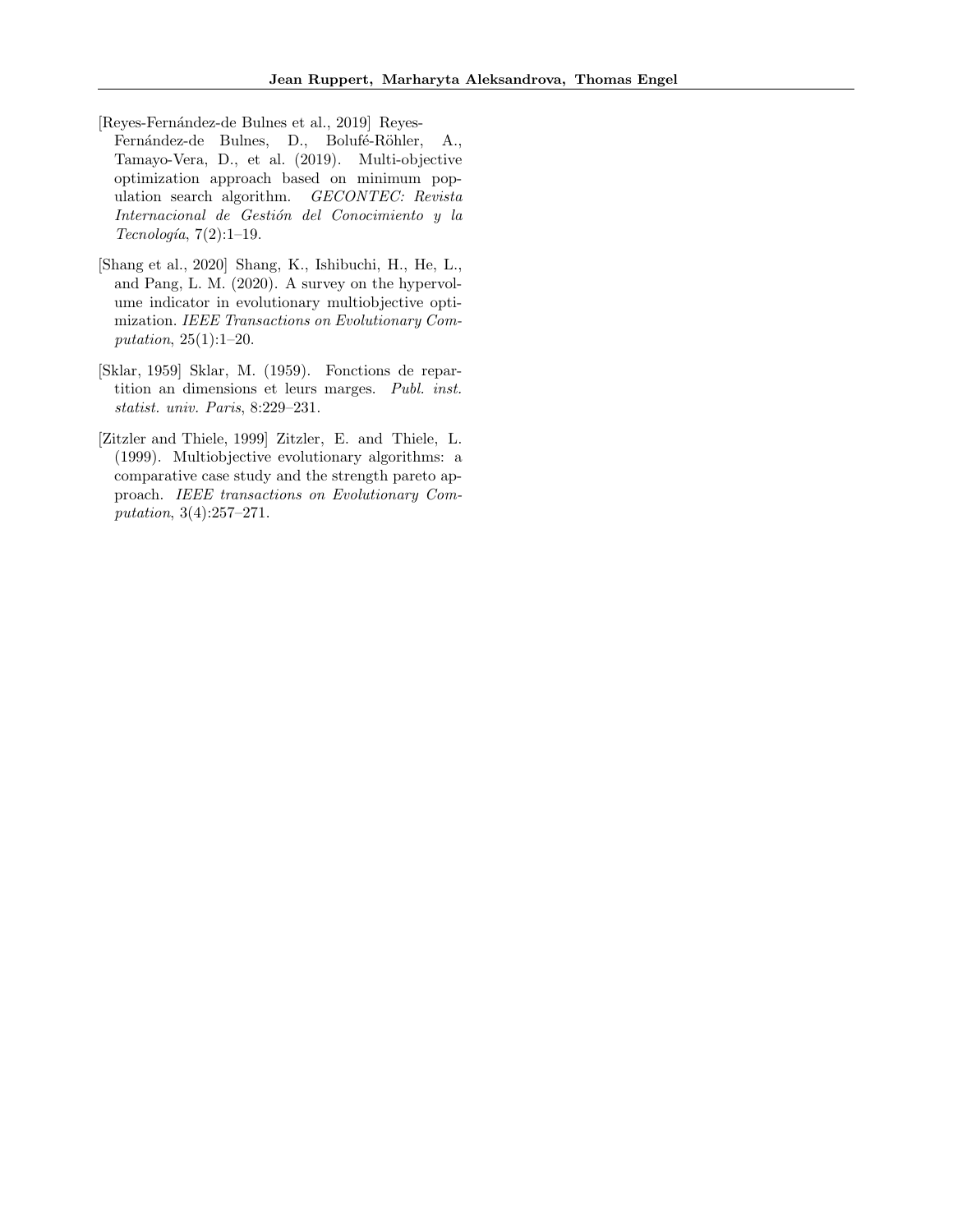# Supplementary Materials

## <span id="page-11-0"></span>A FURTHER EXAMPLES FOR SIMPLE RELATIONS AND MEASURES

In the first two supplementary examples, we consider a situation typical in economics or multi-objective optimization. Later, we show how the proposed concepts apply to arbitrary transitive relations.

### <span id="page-11-2"></span>A.1 Continuous Measures

Let us again consider  $R_{\text{L}}$  as defined in Section [2.3.](#page-2-0) The relation  $R_{\text{L}}$  models preference for small values of  $x_1$ and  $x_2$ . However, instead of assuming X to be a finite subset of  $\mathbb{R}^2$ , we now study the unit square  $[0,1] \times [0,1]$ with three continuous measures: the Lebesgue area measure  $dx_1dx_2$ , as well as  $2x_2dx_1dx_2$  and  $4x_1x_2dx_1dx_2$ . In each case, the total measure of the unit square equals to one. The Lebesgue area measure represents elements with two uniformly distributed characteristics  $x_1$  and  $x_2$ ;  $2x_2dx_1dx_2$  represents rarefaction of items having small values of  $x_2$ , whereas  $4x_1x_2dx_1dx_2$  represents rarefaction of items having small values of both  $x_1$  and  $x_2$ .

For each of the three above cases we show in Fig. [8a](#page-11-1) the set of at least k-Pareto optimal elements of measure 0.1, which corresponds to selecting the 10 best percent. All three sets demonstrate the qualitative behaviours expected from sets delimited by indifference curves when the corresponding rarefaction occurs. Indeed, the curve corresponding to the uniform distribution and the Lebesgue area measure  $dx_1dx_2$  is symmetric. Also, in this case,  $p_0(x_1, x_1) = x_1x_2$ , and the sets of at least k-Pareto optimal elements are the sets situated below arcs of hyperbola defined by the equation  $x_1x_2 = k$ , see Section [4.2](#page-5-3) for more details. Applying rarefaction with respect to  $x_2$  prioritises smaller values of this characteristic. This is represented by shifting upwards the right part of the hyperbola arc, see the curve for  $2x_2dx_1dx_2$ . Indeed, in this case, the small values of  $x_2$  are observed less often. This results in selecting additional elements with large values of  $x_1$  but relatively small values of  $x_2$  to compensate for this rarefaction. Finally, rarefaction with respect to both  $x_1$  and  $x_2$  results in the fact that the small values of both characteristics are observed less often. Thus, elements with larger values of  $x_1$  and  $x_2$  should be selected to generate a selection of the required measure. It results in the shift of the hyperbola upwards following the direction of the main diagonal, see the curve for  $4x_1x_2dx_1dx_2$ .

<span id="page-11-1"></span>



(a) At least k-Pareto optimal elements of measure 0.1 for the relation  $R_{\text{I}}$  and three measures: the Lebesgue area measure  $dx_1dx_2$ , rarefaction of  $x_2$  defined by  $2x_2dx_1dx_2$ , and rarefaction of  $x_1$  and  $x_2$  defined by  $4x_1x_2dx_1dx_2$ .

(b) At least k-Pareto optimal elements of measure 0.25 for the cone-based relations  $R_a$  and the Lebesgue area measure. Larger values of a represent higher maximum accepted trade-offs.

Figure 8: Examples at least k-Pareto optimal elements with two continuously distributed characteristics  $x_1, x_2$ .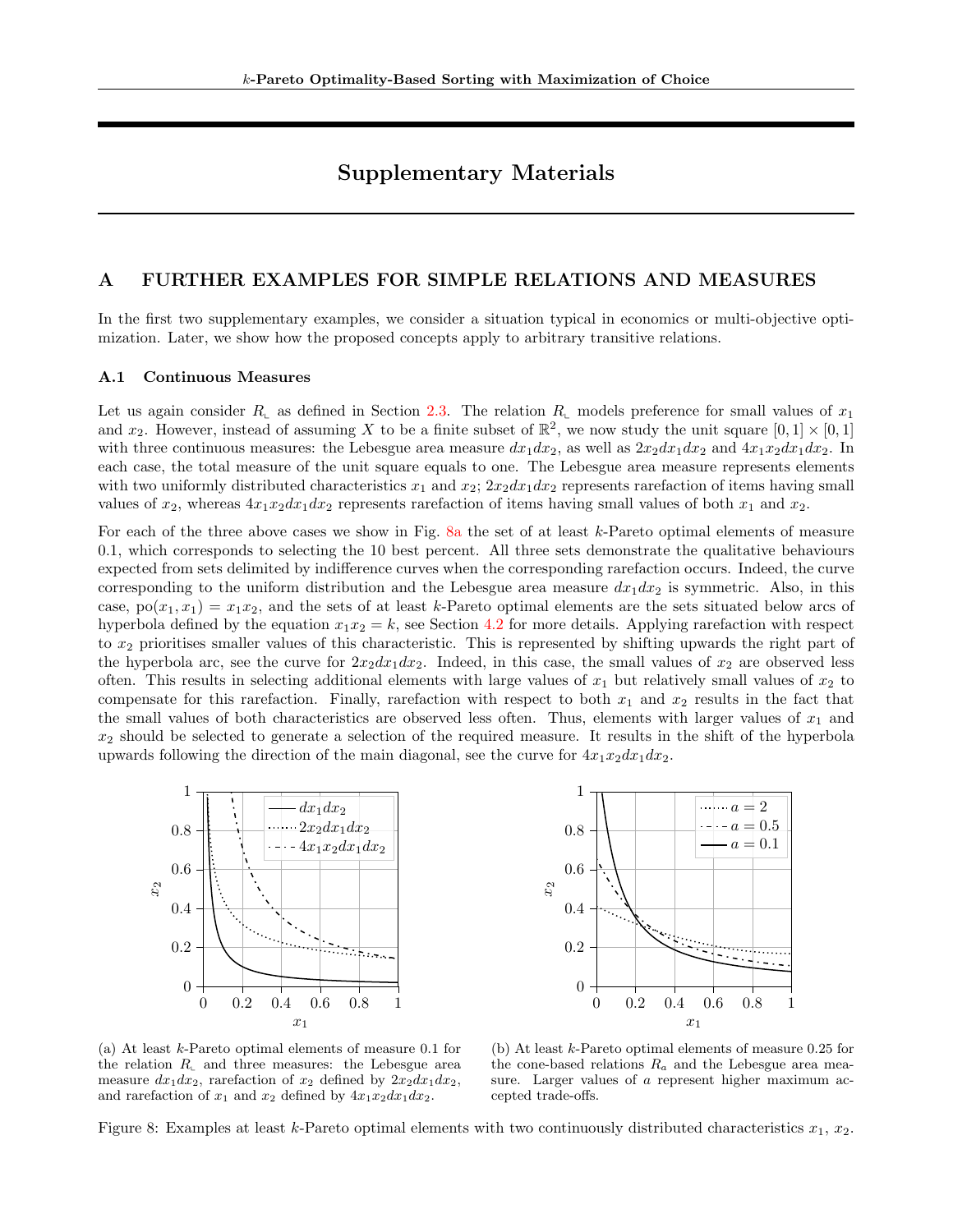#### A.2 Cone-based Relations

<span id="page-12-0"></span>Let us again consider the unit square, the Lebesgue measure, and a positive constant a. However, this time the preference relation is defined as follows:  $yR_a x$  iff  $y_2 \le x_2$  and  $x_2 - y_2 \ge a(y_1 - x_1)$ . The above relation  $R_a$  is an example of a cone-based relation illustrated in Fig. [9.](#page-12-0) This relation has the intuitive meaning of giving up  $(x_1, x_2)$  for getting  $(y_1, y_2)$  if the improvement (diminution) in the second characteristic is at least a times the trade-off (increase) in the first characteristic. In this case, selections are sets delimited by descending curves  $x_2 = f(x_1)$  such that  $-\frac{1}{a} \leq \frac{df}{dx_1} \leq 0$ .



Figure 9: An illustration of a cone-based relation  $R_a$ .

Let us now consider the sets of at least  $k$ -Pareto optimal elements of measure 0.25 for the three values of  $a$ :  $a = \frac{1}{10}$ ,  $a = \frac{1}{2}$ , and  $a = 2$ , see Fig. [8b.](#page-11-1) Larger values of a represent higher maximum accepted trade-offs. This is represented by the gradual degeneration of the hyperbola into a straight horizontal line when a increases. As shown in the figure, the three sets demonstrate plausible behavior. In the situation discussed in Appendix [A.1,](#page-11-2) the relation  $R_{\text{L}}$  corresponds to the extreme case of the relation  $R_a$  with  $a = 0$ .

### A.3 Transitive Relations

<span id="page-12-1"></span>In general, it is possible to show that if  $R^*$  is transitive, then for any k, the set  $T_k$  is a selection. In particular, if R is a partial order relation,  $\mu$  is strictly positive, and X is countable, we obtain a linear extension of R when sorting  $X$  by increasing values of po and sorting ties in any order. Selections are represented by downsets. The latter are obtained when topologically sorting X and taking the first n elements, for any n. If  $\mu$  is the counting measure, then  $po(x)$  is simply the number of elements that can be reached by following downwards the edges of the corresponding Hasse diagram. An example of such a relation represented by its Hasse diagram is depicted in Fig. [10.](#page-12-1)



Figure 10: An illustration of simple partial order relation. The values of po are shown by numbers, and the set of at least 2-Pareto optimal elements  $T_2$  is delimited by a curve.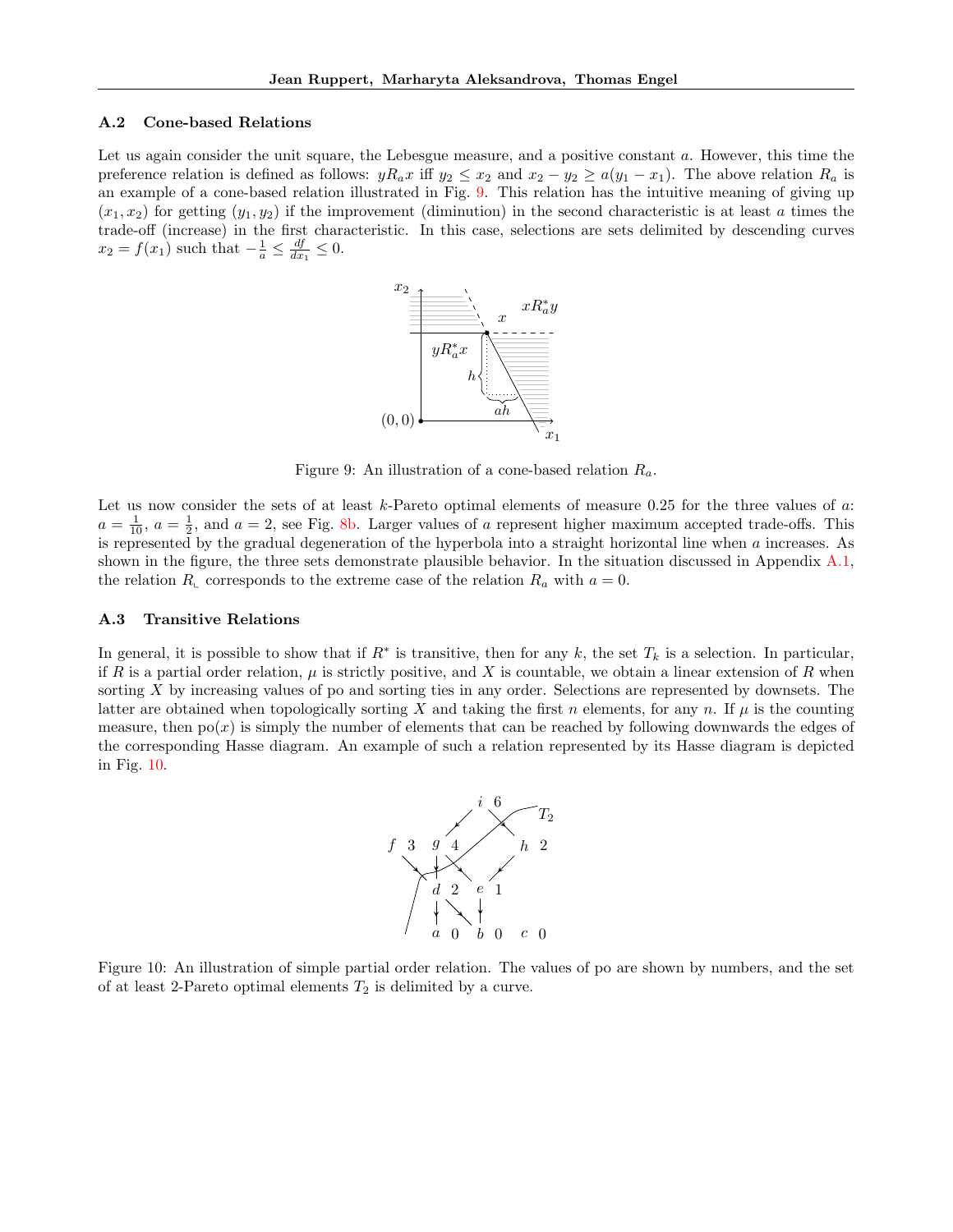## <span id="page-13-0"></span>B FURTHER THEORETICAL EXPLORATION

### <span id="page-13-4"></span>B.1 Efficient Computation of Choice

<span id="page-13-3"></span>In general, computation of choice may be simplified by performing the change of variable  $y = p_0(x)$  in Eq. [\(1\)](#page-3-2). **Proposition 1.** For any selection of at least k-Pareto optimal elements  $T_k$  such that  $\mu(T_k) < +\infty$ 

<span id="page-13-6"></span>
$$
cho(T_k) = \mu(T_k)^2 - 2 \int_{[0,k]} x d(po*\mu)(x),
$$
\n(8)

where po \* $\mu$  is the image measure defined by  $(p \circ \ast \mu)([a, b]) = \mu(p \circ (a, b]).$ 

### <span id="page-13-1"></span>B.2 Independence on Marginal Distribution

We study a probability space  $(\Omega, \Sigma, P)$ . We consider two random variables  $X_1$  and  $X_2$ , as well as the partial order relation  $R_{\Omega_{\rm L}}$  defined on  $\Omega$  as follows:

$$
\omega_x R_{\Omega} \omega_y
$$
 iff  $X_1(\omega_x) \le X_1(\omega_y)$  and  $X_2(\omega_x) \le X_2(\omega_y)$ .

Let us consider X to be continuous. Sklar's theorem  $[Sklar, 1959]$  [Durante et al., 2013\]](#page-9-15) states that the cumulative distribution function  $F(x_1, x_2)$  can be represented as  $C(F_1(x_1), F_2(x_2))$  for a copula C. Marginas of  $X_1$  and  $X_2$ are fully described by the marginal cumulative probability distributions  $F_1$  and  $F_2$ , whereas the copula describes the dependence structure between  $X_1$  and  $X_2$ . The copula can be considered as a joint cumulative distribution function having two uniform marginal distributions on [0, 1]. Below we show that the introduced concepts do not depend on the marginal distribution of  $X_1$  and  $X_2$ .

<span id="page-13-2"></span>**Proposition 2.** For a continuous random vector  $(X_1, X_2)$  and the relation  $R_{\Omega\cup}$ , k-Pareto optimality, choice, diversity and selections offering maximum choice only depend on the copula C of  $X_1, X_2$ .

Proof. Let us consider the mapping

$$
G : \Omega \to [0,1]^2,
$$
  

$$
\omega_x \mapsto (F_1(x_1), F_2(x_2)).
$$

We consider  $R_{\Omega \sqcup}$  and P defined on  $\Omega$ . At the same time, on  $[0, 1]^2$  we consider  $R_{\sqcup}$  defined by  $(x_1, x_2)R_{\sqcup}(y_1, y_2)$  iff  $x_1 \leq x_2$  and  $y_1 \leq y_2$ , as well as the image measure  $G * P$  defined on  $[0, 1]^2$  by  $(G * P)(A) = P(G^{-1})(A)$ . The map G preserves probabilities in the sense that for any measurable A in  $\Omega$  we have  $(G * P)(G(A)) = P(A)$ . Moreover, G preserves the relations in the sense that  $xR_{\Omega_L}y$  iff  $G(x)R_{\Omega_L}G(y)$ . Selections are preserved in the sense that if S is a selection for  $R_{\Omega_{\mathbb{L}}}$ , then  $G(S)$  is a selection for  $R_{\mathbb{L}}$ . Ignoring negligible subsets, this mapping between selections is one-to-one. Therefore, G also preserves selections, k-Pareto optimality, choice, and diversity.

The proposition finally results from the fact that  $G * P$  only depends on the copula. This is a consequence of the fact that for any  $(a_1, a_2) \in [0, 1]^2$ , we have  $(G * P)([0, a_1] \times [0, a_2]) = C(a_1, a_2)$ . This equality is a result of the following statements: 1) continuity which guarantees that  $a_1$  and  $a_2$  can be written as  $F_1(x_1)$  and  $F_2(x_2)$  for some appropriate  $x_1$  and  $x_2$ ; 2) the definition of image measure; 3) the fact that  $G = (F_1, F_2) \circ (X_1, X_2)$ ; and 4) the equality  $F(x_1, x_2) = C(F_1(x_1), F_2(x_2)).$  $\Box$ 

<span id="page-13-5"></span>**Proposition 3.** If  $X_1$  and  $X_2$  are two continuous independent random variables, then for the relation  $R_{\Omega_L}$ 

$$
P(T_k) = k - k \ln(k), \qquad \text{cho}(T_k) = (k - k \ln(k))^2 - k^2 \left(\frac{1}{2} - \ln k\right).
$$

*Proof.* Let us consider the map G. The image measure  $G * P$  induced by G on  $[0, 1]^2$  is the Lesbegue area measure. Independently of P, we have  $G(T_k) = \{(x_1, x_2) \in [0, 1]^2 | x_1 x_2 \leq k\}$ . Integration for Eq. [\(8\)](#page-13-6) yields

$$
P(po^{-1}(]-\infty,x])) = P(T_x) = \int_{(x_1,x_2)\in[0,1]^2} (G(T_x)) = x - x \ln(x).
$$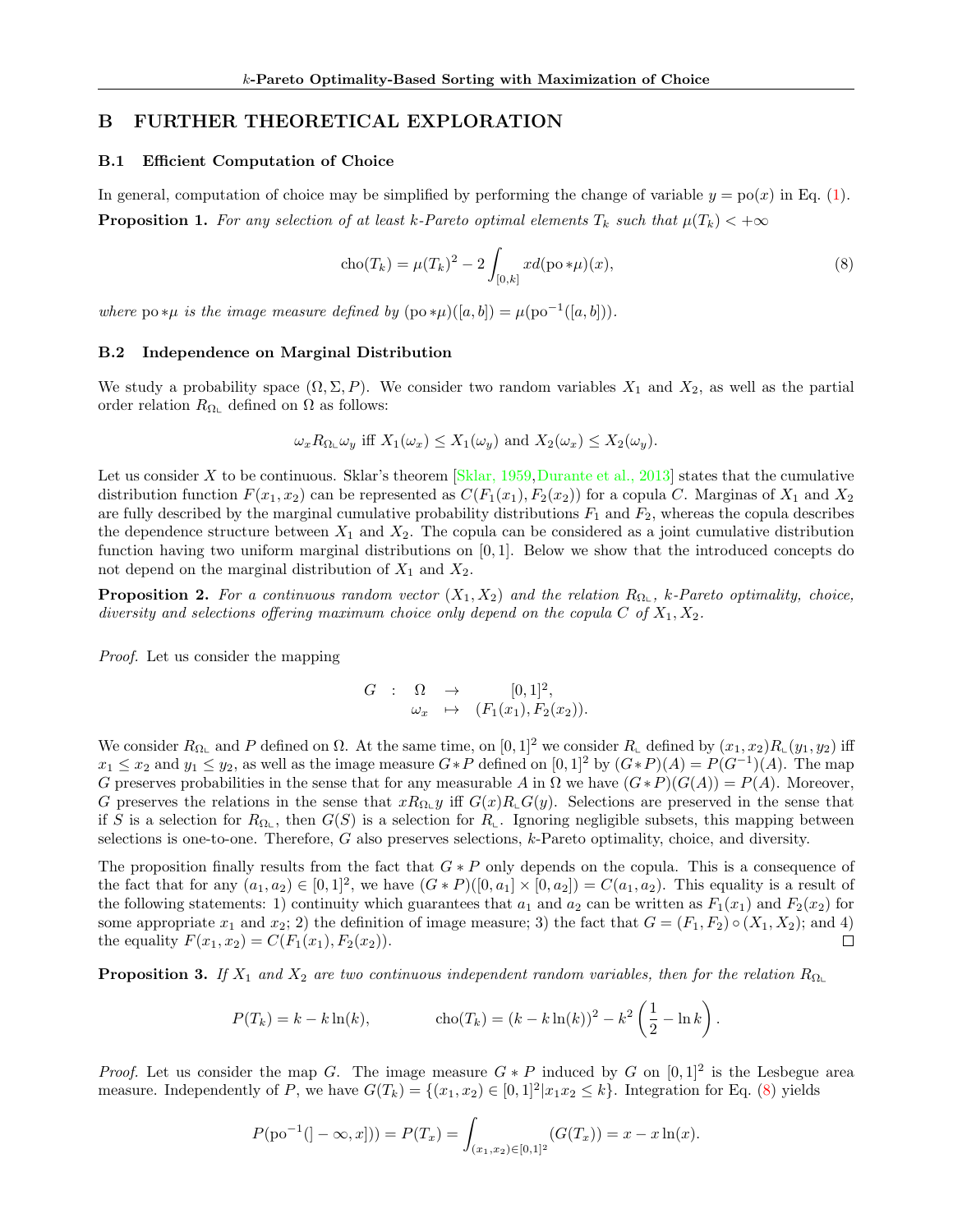Therefore,  $\text{po} * P = -\ln(x) dx$  and Eq. [\(8\)](#page-13-6) results in

$$
cho(T_k) = cho(G(T_k)) = (k - k \ln(k))^2 - 2 \int_0^k x(-\ln(x)) dx = (k - k \ln(k))^2 - k^2 (1/2 - \ln k).
$$

 $\Box$ 

### <span id="page-14-0"></span>B.3 Sorting by k-Pareto Optimality versus Sorting by Pareto Fronts

To further illustrate the difference between sorting by Pareto fronts and k-Pareto optimality, we demonstrate the results of sorting the elements of a 2-dimensional grid for the relation  $R<sub>L</sub>$  and counting measure in Fig. [11.](#page-14-1) The numbers on the plots represent the equivalence class (front) to which a point was assigned by the relative sorting procedure. As we can see, sorting by Pareto fronts splits the points by straight lines, see Fig. [11a.](#page-14-1) At the same time, sorting by po results in splitting by hyperbola-like curves, see Fig. [11b.](#page-14-1) We can also notice, that extreme solutions<sup>[16](#page-0-0)</sup> are valued more when sorting by po. Indeed, most of the non-extreme solutions are pushed to further equivalence classes, as compared to sorting by Pareto fronts. This characteristic of po-based sorting is also clearly visible in Fig. [12.](#page-15-0) Here we present selections of  $\mu = 0.2$  for the same relation and the set X composed of a large number of points placed on a regular grid within the shaded area.

<span id="page-14-1"></span>

Figure 11: Sorting points of a grid. The equivalence classes (fronts) are represented by numbers.

However, sorting by Pareto front does not always result in selections delimited by straight lines. Analysing the results of sorting for uniformly distributed points, we observe that both sorting methods result in hyperbola-like selections, see Fig. [13.](#page-15-1) This means that sorting by Pareto fronts is more sensitive to the topological structure of the analyzed space, while sorting by po preserves its characteristics.

We will now consider one more example. For any positive integer n and any  $\alpha_n$  in  $\{0,1\}$  one may consider the following deformation of a regular grid of  $n^2$  points placed on the unit square:

$$
A_n = \{(\frac{i}{n}, \frac{j}{n}) + \frac{\alpha_n}{2n^2}(j, i), \quad i \text{ and } j \text{ integers and } 0 \le i, j < n\}.
$$

On each of the of  $n^2$  points one may place a weight of  $1/n^2$ . As n increases, for any  $\alpha_n$ , the above distributions converge to the uniform distribution on the unit square. The selections obtained via sorting by k-Pareto

 $16$  *Extreme solution* here means that a solution is very good according to one criteria and is bad according to another.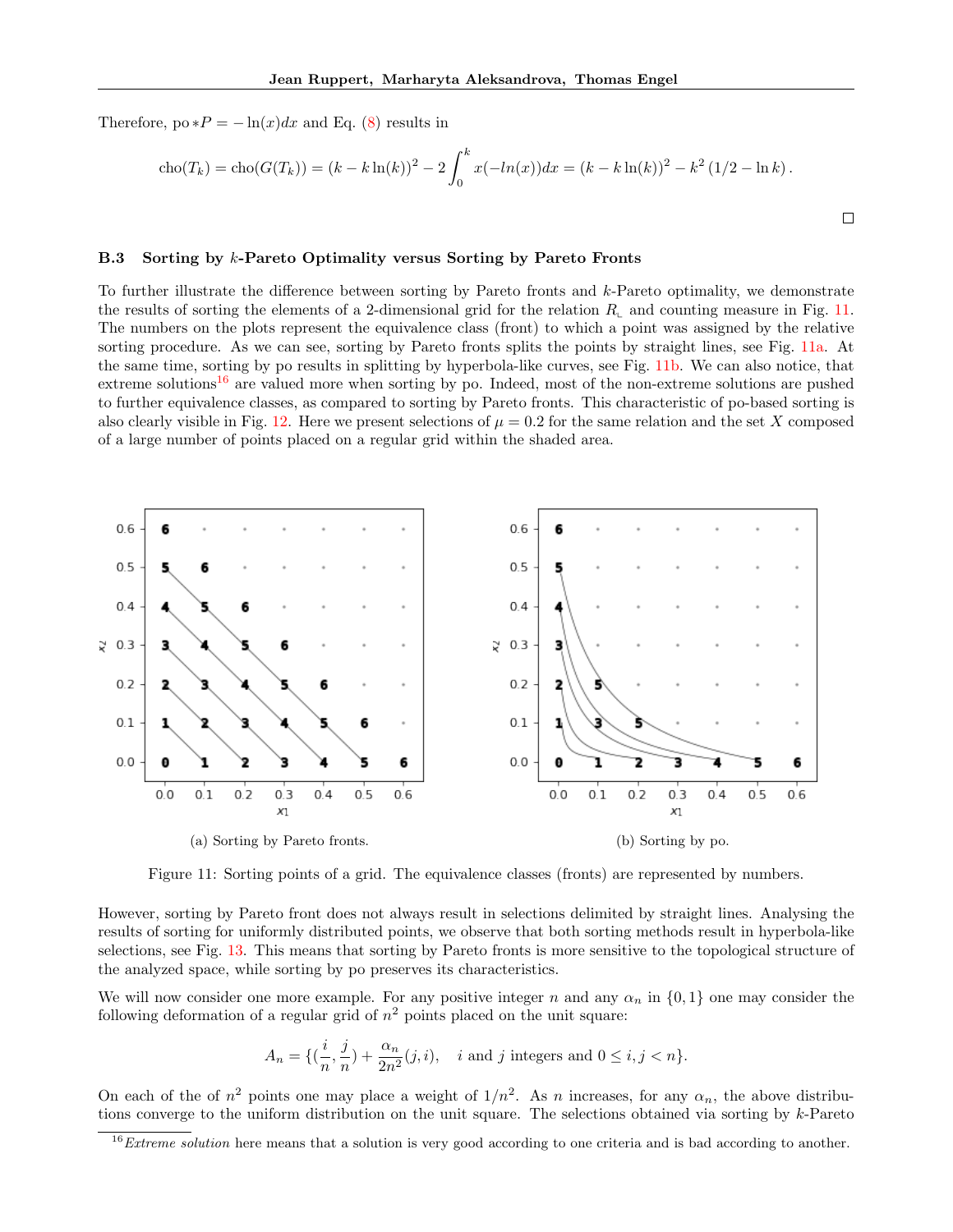<span id="page-15-0"></span>

Figure 12: Selections of  $\mu = 0.2$  for the set X composed of points in the shaded area.

<span id="page-15-1"></span>

(a) Sorting by Pareto fronts. The total number of equivalence classes (fronts) is 39.

(b) Sorting by po. The total number of equivalence classes (fronts) is 259.

Figure 13: Sorting 500 uniformly distributed points. Points in black belong to the first 10 equivalence classes (fronts). Note, that the total number of equivalence classes is larger for po-based sorting. The latter approach results in fewer ties.

optimality according to  $R_{\text{L}}$  converge to the arcs of hyperbola obtained in Section [4.2.](#page-5-3) Choice converges as well. Formally, the distribution representing the points of  $A_n$  as well as the weights is  $\sum_{x\in A_n} \delta_x/n$ , where  $\delta_x$  is the Dirac measure for the point  $x^{17}$  $x^{17}$  $x^{17}$  and convergence means weak convergence [\[Billingsley, 1999,](#page-9-16) p. 7]. However, if  $\alpha = -1$ , then Pareto front sorting is the same as sorting according to the min function, whereas for  $\alpha = 1$ it is the same as sorting according to the max function, see Fig. [14.](#page-16-2) Therefore, taking  $\alpha_n = -1$  if n is even, and  $\alpha_n = 1$  if n is odd makes the selections obtained via Pareto front sorting diverge when n tends to infinity,  $n \to \infty$ .

<sup>&</sup>lt;sup>17</sup> $\delta_x$  is defined for a given  $x \in X$  and any (measurable) set  $A \subseteq X$  by  $\delta_x(A) = 1$  if  $x \in A$  and  $\delta_x(A) = 0$  if  $x \notin A$ .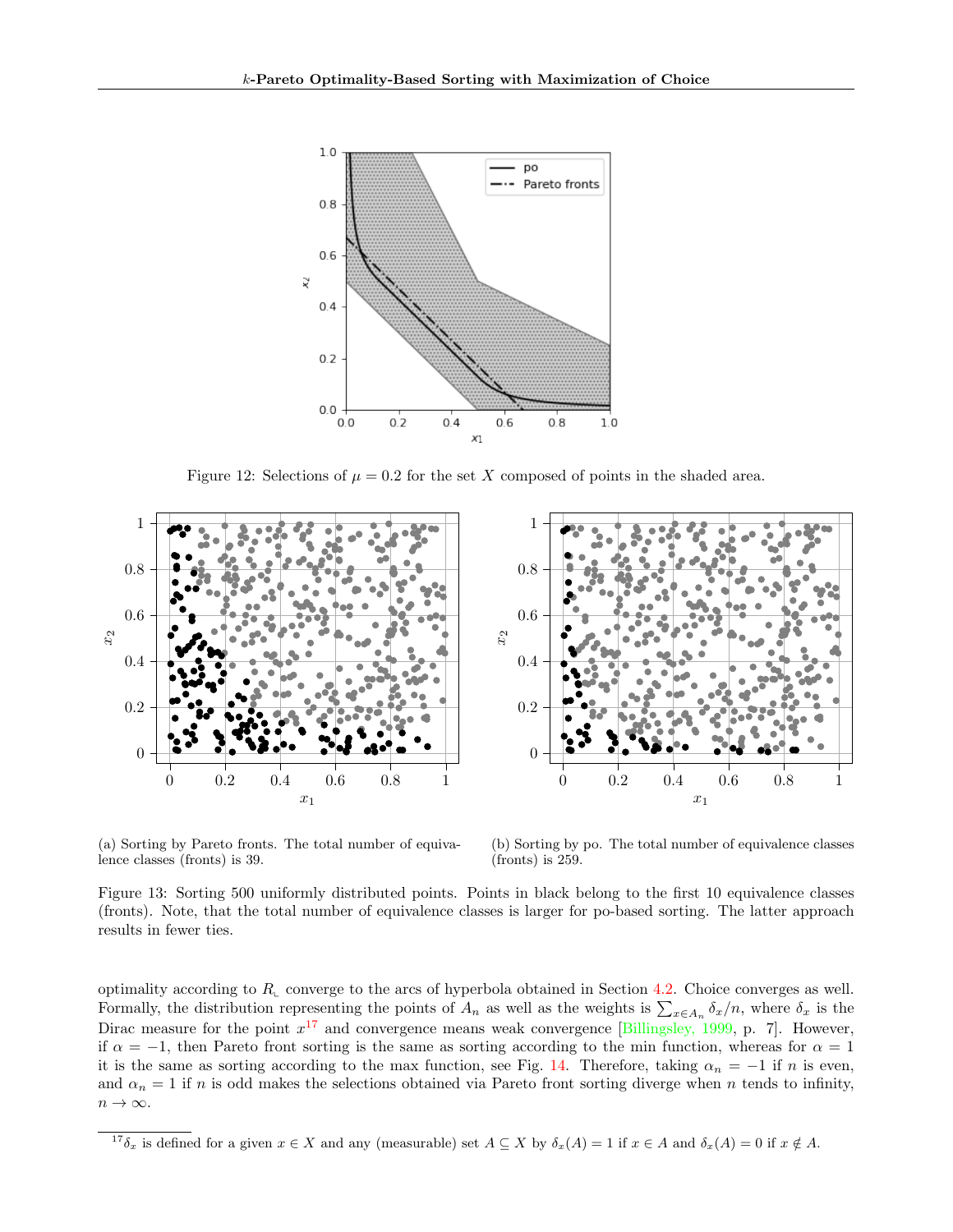<span id="page-16-2"></span>

(a) If  $\alpha_n = -1$ , the selections are delimited by curves of equation  $min(x_1, x_2) = c$ 

(b) If  $\alpha_n = 1$ , the selections are delimited by curves of equation max $(x_1, x_2) = c$ 

Figure 14: Selections of measure 0.64 (containing 64 points) obtained via sorting by Pareto fronts for deformations of a regular grid presented with the sets  $A_n$ ,  $n = 10$ .

# <span id="page-16-0"></span>C FURTHER PRACTICAL EXPLORATION

### <span id="page-16-1"></span>C.1 Additional Results for Genetic Optimization

In Section [5.2,](#page-7-3) we evaluate the performance of the genetic algorithms using the hypervolume indicator. In this section, we further analyze the behavior of both the state-of-the-art and the proposed algorithms with respect to other metrics. In particular, we study the fraction of solutions dominated by the solution of alternative algorithms and analyze the time complexity of the sorting procedure.

We calculate the percentage of **dominated solutions** as follows. For a given pair of algorithms algorithm1 and algorithm2, we calculate how many solutions of algorithm2 (dominated algorithm) are dominated by solutions of algorithm1 (dominating algorithm). After that, we average the obtained results among all dominating algorithms to get an average fraction of dominated solutions, denoted by  $\theta$ . Naturally, lower values of  $\theta$  indicate better performance. We present the corresponding results in Fig. [15.](#page-16-3) We notice the following tendencies. NSGA-II and PO-count behave very similarly. For  $n_k = 2$ , the value of  $\theta$  for these algorithms is around 20%. After that, it starts increasing and reaches its peak of approximately 45% for  $n_k = 7$ . Finally, it gradually decreases to 24% for  $n_k = 25$ . NSGA-III starts at a similar level and reaches its peak of approximately 30% for  $n_k = 5$ . After that, it decreases below 10% for  $n_k = 7$  and stays relatively close to 0 for the larger numbers of knapsacks. These results demonstrate the superiority of NSGA-III over NSGA-II in the case of many-objective optimization. PO-prob starts at around 16%. However, for  $n_k = 4$  the value of  $\theta$  it already almost 0 and does not go up for larger numbers of knapsacks. This shows that the solutions produced by this algorithm are rarely dominated. Thereby, PO-prob is an effective approach for many-objective optimization problems.

<span id="page-16-3"></span>

Figure 15: Average percentage of solutions dominated by other algorithms,  $\theta$ .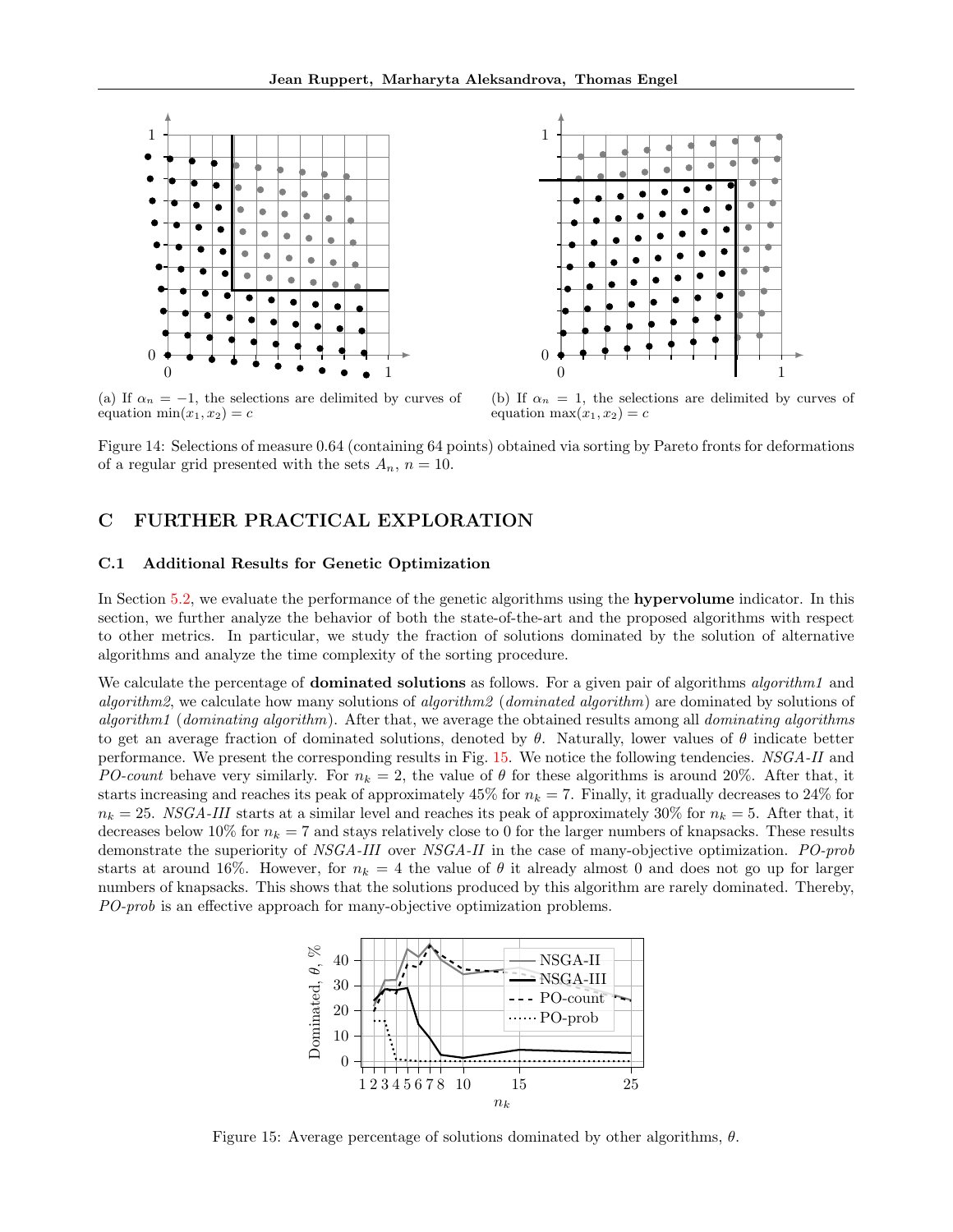<span id="page-17-1"></span>

Figure 16: Sorting duration as a function of population size for 10 knapsacks,  $n_k = 10$ .

In Fig. [16,](#page-17-1) we demonstrate the dependence of sorting time on the population size for values of *pop-size* ranging from 50 to 500. The reported values are the averages over 100 independent executions of one iteration of the corresponding genetic algorithm. From the figure, we can see that PO-prob requires much less time than all other algorithm. The results for NSGA-II and PO-count tend to be very close, as in other experiments. This observation also has a theoretical explanation. Indeed, choosing the next generation for NSGA-II and NSGA-III has time complexity of  $O(N^2M)$  and  $max\{O(N^2M), O(N^2log_{M-2}N)\}$  respectively where M stands for number of objectives and N is the population size, see [\[Deb et al., 2002,](#page-9-17) [Deb and Jain, 2013\]](#page-9-13). At the same time, sorting in PO-prob comes down to independent sorting procedures with respect to every objective. The time complexity of this procedure is  $O(NMlog(N))$ . These results are in line with the theoretical analysis presented in Section [5.1](#page-7-1) and prove the computational efficiency of the approximate ranking calculation procedure used in PO-prob.

The maximum choice theorem (Theorem [1\)](#page-3-3) has an intuitive interpretation in the context of genetic algorithms. Assume that the selection step is required to pick a selection of a given maximum size for breeding offspring, and both parents are chosen independently and at random form this selection. Then selections obtained via k-Pareto optimality-based sorting yield most offspring with parents offering choice. Choice here means that every parent is strictly superior to the other with respect to at least one objective, or both have the same values for all objectives.

### <span id="page-17-0"></span>C.2 Kendall's  $\tau$  Rank Correlation Coefficient and Statistical Tests

Let us again consider the case of 2 continuous random variables introduced in Section [4.3.](#page-6-0) Let us assume that  $X_2 = f(X_1)$  for some increasing function f. For almost all  $(x, y)$ , either xRy or yRx holds. Thus div( $\Omega$ ) = 0. Moreover, diversity only depends on the copula which encodes the dependency structure between  $X_1$  and  $X_2$ , see Appendix [B.2](#page-13-1) and Section [4.1.](#page-5-2) Therefore, a value of div( $\Omega$ ) close to zero indicates  $X_1$  and  $X_2$  are strongly correlated via an increasing function. It leads to the idea that Kendall's  $\tau$  rank correlation coefficient [\[Kendall,](#page-9-18) [1955\]](#page-9-18) and diversity are strongly related concepts.

Let us consider a sample of n points  $X = \{(x_{i1}, x_{i2})_{i \in \{1,2,\ldots,n\}}\}\.$  Duplicates almost never occur and the order in which points are drawn has no importance. Therefore,  $X$  should be treated like a set. We consider the counting measure # and the relation  $R_{\text{L}}$  define on X. Diversity and choice of X are denoted by div# and cho#.

Kendall's  $\tau$  correlation coefficient is defined as follows

$$
\tau = \frac{\text{\# con} - \text{\# dis}}{n_0},
$$

where  $\#$  con is the number of concordant pairs (pairs that do not offer choice in our terminology),  $\#$  dis is the number of discordant pairs (pairs that do offer choice), and  $n_0$  is the total number of pairs. As duplicates are discarded and the pairs are not ordered,  $n_0 = n(n-1)/2$ .

From the above remarks, we have cho<sub>#</sub> =  $2\#$  dis +n and  $\#$  con +# dis =  $n_0$ . Combining these equalities, we obtain the following relation

$$
\tau = \frac{n^2 + n - 2\,\text{cho}_{\#}}{n^2 - n}.
$$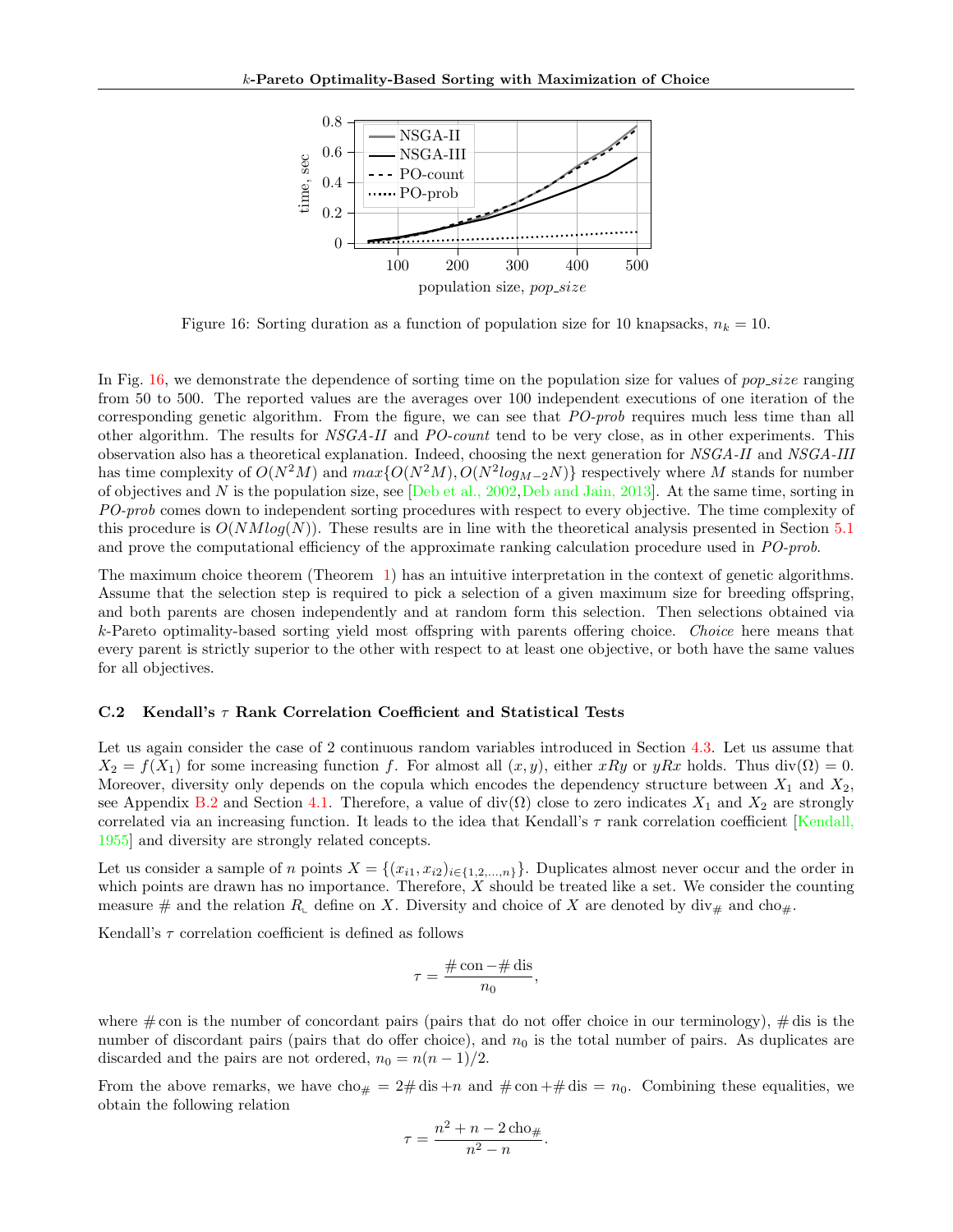Dividing the numerator and the denominator by  $n^2$  and then neglecting  $\frac{1}{n}$ , we obtains that approximately

$$
\tau \approx 1-2\,\mathrm{div}_{\#}.
$$

This result means that the theory developed in this paper can be used for constructing non-parametric statistical tests generalizing Kendall's  $\tau$  rank correlation coefficient and can be used for testing partial correlation. Below, we illustrate this property by building an indicator for distinguishing between wealthy and non-wealthy states.

A group of states might be considered wealthy if the following two conditions hold.

- 1. In the group there is no positive correlation between per capita income and the indicator representing education and health.
- 2. If a state belongs to a group of wealthy states, then all states having higher per capita income and better value of education and health indicator, must also belong to that group.

Now, we define the set of all wealthy states as the largest group of states that are wealthy. If Kendall's  $\tau$  is used to compute correlation, and correlation is considered to be positive if  $\text{div}_{\#} < \frac{1}{2}$ , then the elements of the above set can be easily identified.

Indeed, Corollary [1](#page-5-5) says that the set of wealthy states must be a set of at-least k-Pareto optimal states for the relation *higher income* and *better education and health indicator*. For the year  $2015^{18}$  $2015^{18}$  $2015^{18}$ , we took Gross National Income (GNI) per capita at purchasing power parity (PPP) as the income indicator, and the square root of the education and life expectancy as the *education and health indicator* <sup>[19](#page-0-0)</sup>. The scatter plot in Fig. [17](#page-18-1) shows the resulting division of states into wealthy and non-wealthy. We can observe that the wealthy states are defined as the states with GNI  $\geq 20000\$ . This seems perfectly plausible.

<span id="page-18-1"></span>

Figure 17: Separation between wealthy and non-wealthy states based on  $div_{\#}$ .

### <span id="page-18-0"></span>C.3 Application to Recommender Systems

Let us again consider the housing example introduced in Section [2.1.](#page-1-1) If we aim to provide to the user a full set of possible alternative houses that might fit his preferences, then, according to Theorem [1,](#page-3-3) sorting available habitations by the increasing value of po is the best strategy. As it was discussed in Section [5.1,](#page-7-1) in the case of independent components of the underlying composite relations, the computation of po can be simplified by using tools from probability theory. Apart from computational efficience, estimating po in this way has several additional advantages.

<sup>18</sup>Data source: United Nations Development Programme - Human Development Reports [http://hdr.undp.org/en/data.](http://hdr.undp.org/en/data) <sup>19</sup>As suggested by the human development index, see [http://hdr.undp.org/sites/default/files/hdr2020](http://hdr.undp.org/sites/default/files/hdr2020_technical_notes.pdf)\_technical\_notes.

[pdf.](http://hdr.undp.org/sites/default/files/hdr2020_technical_notes.pdf)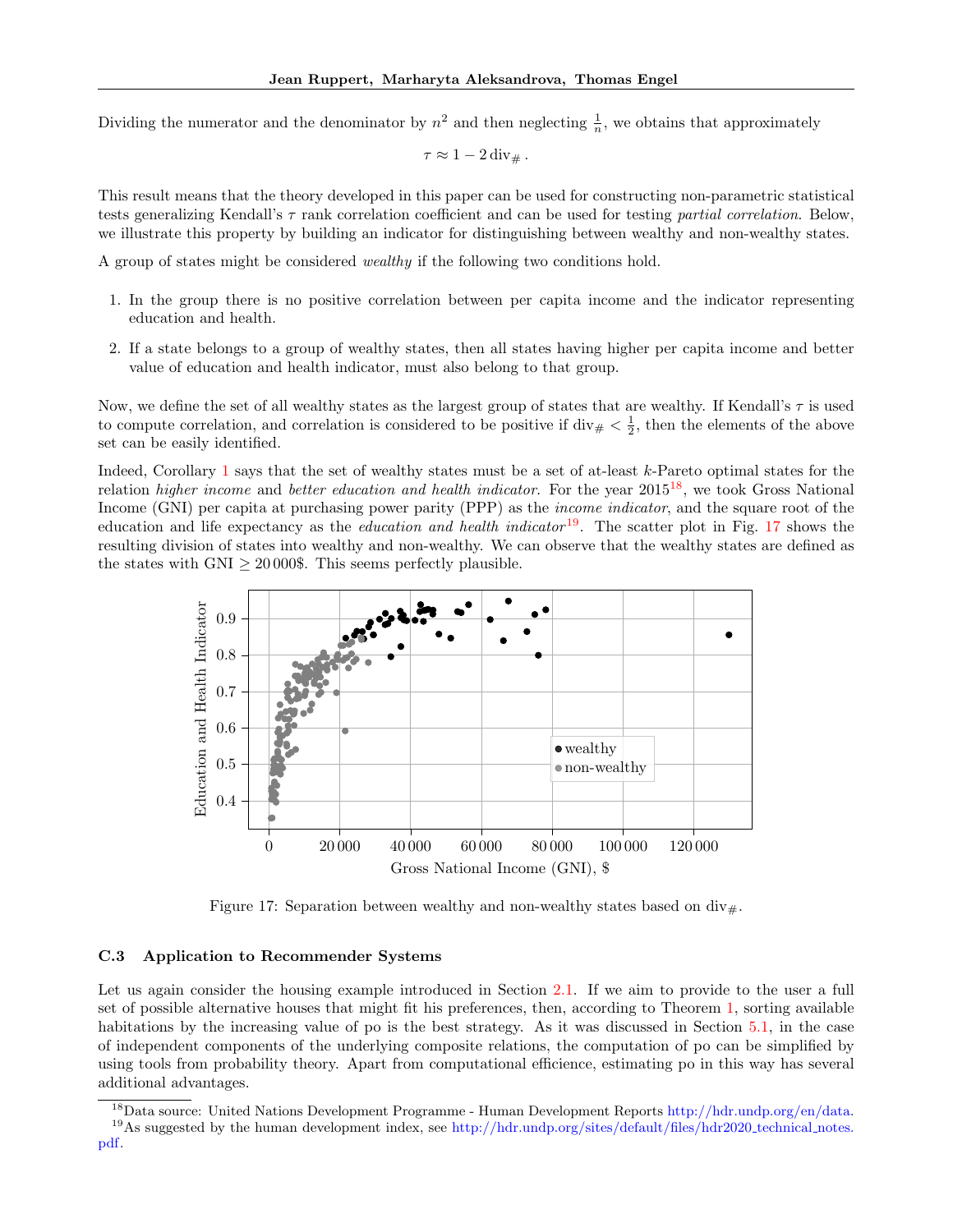- Such sorting results in fewer ties and a meaningful score. Indeed, sorting items x by increasing values of  $p(x)$ , is the same as sorting by decreasing values of  $-\log(p_0(x))$ . The self-information  $-\log(F_i(x))$  [\[Jones,](#page-9-19) [1979\]](#page-9-19), which is additive, indicates how much a characteristic i is valued. In this case, there is no need to introduce any arbitrary coefficients as it is done when sorting by a weighted mean of the characteristics  $x_i$ .
- If the condition of independence holds, then rarer characteristics get valued more. This makes sense from the economic point of view and is intuitively necessary for maximizing choice.
- $\bullet$  If beyond the relation  $R$ , there is complete uncertainty about the user's complex needs, tastes and desires, then offering him a selection of maximum choice maximizes the likelihood he finds an appropriate item.

### <span id="page-19-0"></span>C.4 Constrained Multi-Objective Genetic Algorithms

### C.4.1 Problem Definition

A Multiobjective Constrained Optimization Problem (CMOP) is a mathematical problem that is defined as follows [\[Kumara et al., 2020\]](#page-9-20):

Minimize

$$
f_1(x), f_2(x), \ldots, f_M(x)
$$

subject to

$$
g_i(x) \le 0, i \in \{1, 2, ..., ng\},
$$
  
\n
$$
h_j = 0, j \in \{ng + 1, ng + 2, ..., ng + nh\},
$$
  
\n
$$
L_k \le x_k \le U_k, h \in \{1, ..., D\},
$$

where

- $f_i$  represents the *i*-th objective function,
- $\bullet$  *M* is the total number of conflicting objective functions,
- $x = (x_1, x_2, \ldots, x_D)$  is a solution vector of length D,
- $L_k$  and  $U_k$  are the lower and upper bounds of the search space at the k-th dimension.

Numerically, we consider a constraint  $h_j$  to be verified iff  $h_j \in [-\epsilon, \epsilon]$ . A solution is feasible iff all  $ng + nh$ constraints  $g_i$  and  $h_j$  are verified.

### C.4.2 Problem Re-Definition with Preorder Relations

In a more general setting, we can represent a constraint  $g_i \leq 0$  by the preorder relation  $R_{g_i}$  defined as follows:

$$
xR_{g_i}y \text{ iff } \begin{cases} g_i(x) \le 0 \text{ or} \\ g_i(x) \le g_i(y). \end{cases} \tag{9}
$$

And a constraint  $h_j \in [a_j, b_j]$  can be represented by the preorder relation  $R_{h_j}$  defined as follows:

$$
xR_{h_j}y \text{ iff } \begin{cases} h_j(x) \in [a_j, b_j] \text{ or} \\ h_j(y) \le h_j(x) \le a_j \text{ or} \\ b_j \le h_j(x) \le h_j(y). \end{cases}
$$
(10)

Then, the combination of the constraints  $g_i \leq 0, i \in \{1, 2, ..., ng\}$  and  $h_j = 0, j \in \{ng + 1, ng + 2, ..., ng + nh\}$ can be represented by the preorder relation  $R_c$  defined as follows.

$$
xR_c y
$$
 iff  $xR_{g_1}y$  and ... and  $xR_{g_{ng}}y$  and  $xR_{h_{ng+1}}y$  and ... and  $xR_{h_{ng+nh}}y$ .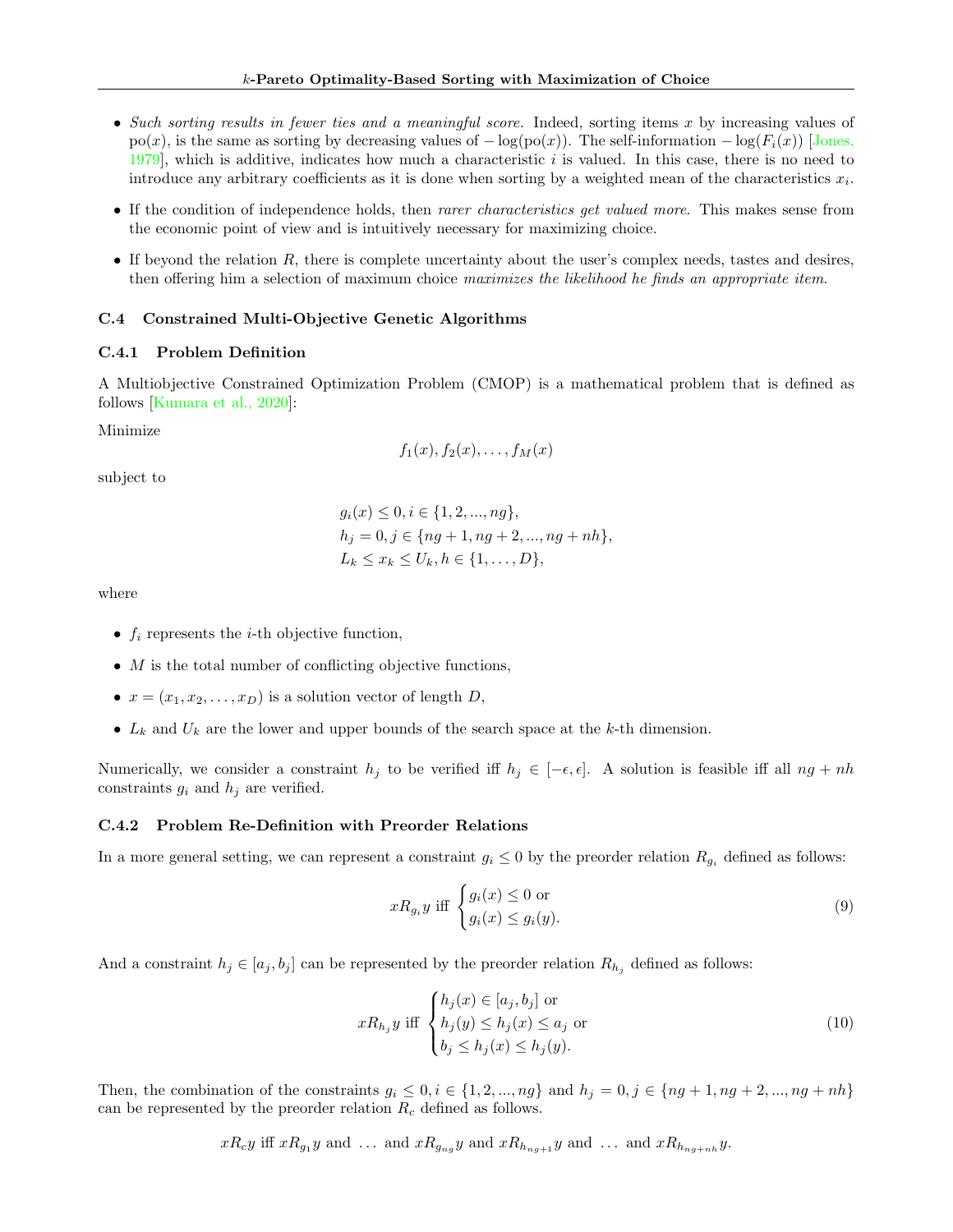The objective consisting in minimizing  $f_i$  is represented by the preodrer relation  $R_{f_i}$ :

$$
xR_{f_i}y \text{ iff } f_i(x) \le f_i(y).
$$

Minimization of all M objectives  $f_1, \ldots, f_M$  is represented by the preorder relation  $R_f$  defined as follows

$$
xR_fy
$$
 iff  $xR_{f_1}y$  and ... and  $xR_{f_M}y$ .

Thus, the above CMOP can be represented by the lexicographic preorder relation

 $xR_{cf}y$  iff  $xR_c^*y$  or  $(xR_c^=y$  and  $xR_fy)$ ,

where  $xR_c^*y$  means " $xR_cy$  and not  $yR_cx$ ", and  $xR_c^=y$  means " $xR_cy$  and  $yR_cx$ ". For the given  $R_{cf}$ , constrained Pareto optimal solutions [\[Kumara et al., 2020\]](#page-9-20) are solutions that are not Pareto dominated by any other solution.

### C.4.3 Solution

To solve the problem defined above, we can use the standard Adaptive Differential Evolution Algorithm jDE [\[Noman et al., 2011\]](#page-9-21) with k-Pareto optimality for  $R_{cf}$  as a fitness function. For any point x, k-Pareto optimality of x is the likelihood a point drawn at random from the population strictly Pareto dominates x for  $R_{cf}$ . Smaller values of po mean better fitness. Under the independence assumption of objectives and constraints, we can easily compute k-Pareto optimality po(x). When saying  $P({y|yR_{cf}^{\equiv}x}) = 0$ , we assume the considered objectives and constraints are not constant on too large sets. Without this simplification, the computation becomes longer, see the derivation below.

$$
po(x) = P({y|yR_{cf}^*x}),
$$
  
=  $P({y|yR_{cf}x} - P({y|yR_{cf}x}),$   
=  $P({y|yR_{cf}x} - 0,$   
=  $P({y|yR_{cf}^*x} \cup {y|yR_{c}^=x}$  and  $yR_{f}x}),$   
=  $P({y|yR_{c}^*x}) + P({y|yR_{c}^=x}$  and  $yR_{f}x}).$ 

Thus, if x satisfies all constraints, which means  $xR_c^=(0,\ldots,0,a_{ng+1},\ldots,a_{ng+nh})$ , then

$$
po(x) = P({y|yR_c^=x \text{ and } yR_fx}),
$$
  
=  $P({y|yR_c^=(0,\ldots,0,a_{ng+1},\ldots,a_{ng+nh})})P({y|yR_fx}).$ 

Now, let  $F_i(z) = P({y | f_i(y) \leq z})$  be the cumulative probability distribution of  $f_i$ . Then,

$$
P({y|yR_fx}) = P\left(\bigcap_{i \in \{1,...,M\}} {y|f_i(y) \le f_i(x)}\right),
$$
  
= 
$$
\prod_{i \in \{1,...,M\}} P(y|f_i(y) \le f_i(x)).
$$
  
= 
$$
\prod_{i \in \{1,...,M\}} F_i(f_i(x)).
$$

Otherwise, if at least one constraint is not satisfied by x, then  $P({y|yR_c^=x}) = 0$  and

$$
po(x) = P({y|yR_c^*x})
$$
  
=  $P({y|yR_cx})$   
=  $\prod_{i \in \{1,...,ng\}} G_i(g(x)) \prod_{j \in \{ng+1,...,ng+nh\}} P(y|yR_{h_j}x).$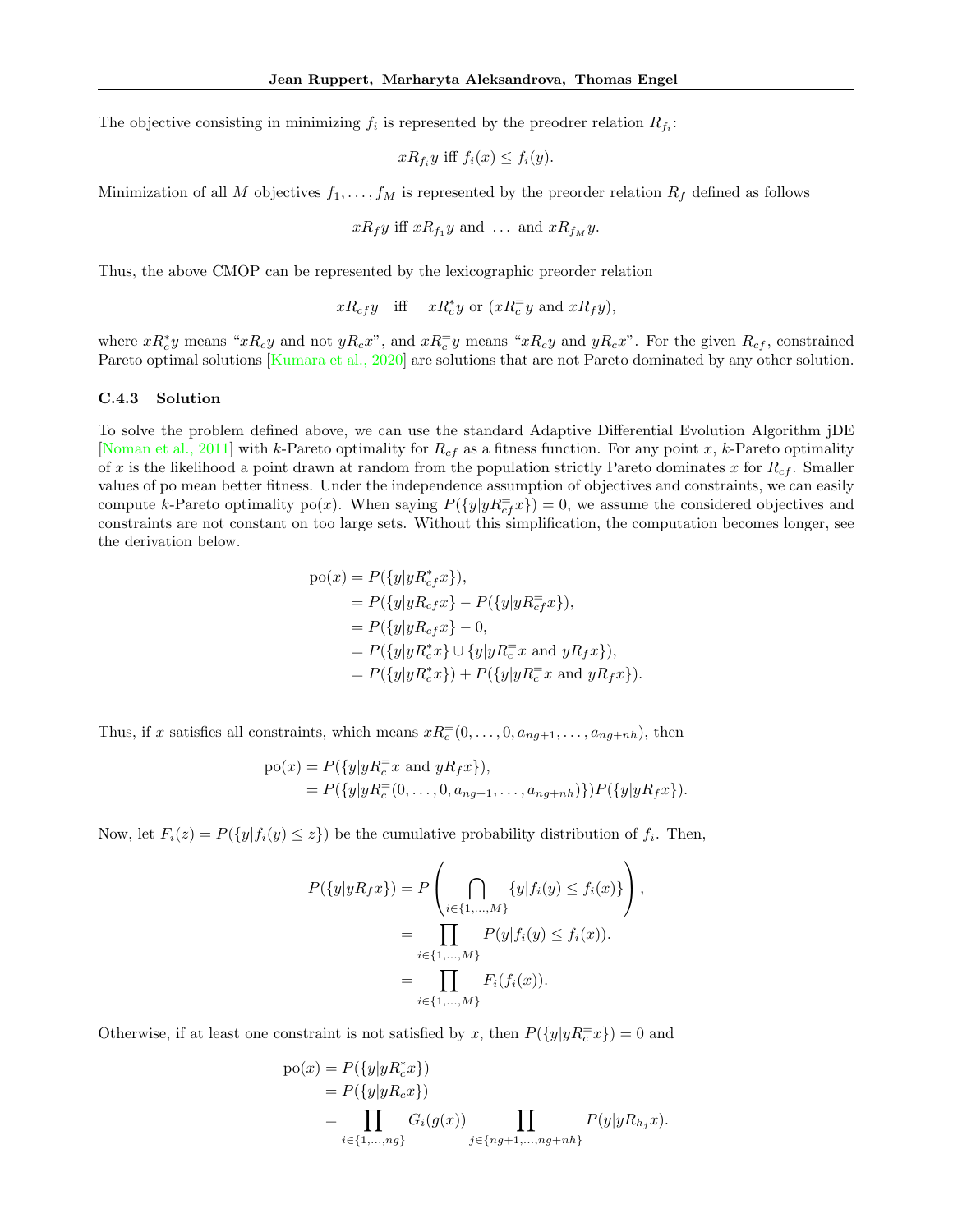Any cumulative probability distribution defined above,  $F_i$  for  $f_i$  and  $G_i$  for  $g_i$ , can be estimated via its empirical cumulative probability distribution. Note, for a population  $\{x_1, \ldots, x_k, \ldots, x_{ps}\}$  of size ps, and for any real valued function f, the empirical cumulative probability distribution  $\hat{F}$  of f is defined as follows:

$$
\hat{F}(z) = \frac{\#(\{x_k | f(x_k) \le z\})}{ps}
$$

In a similar way,  $P(y|yR_{h_j}x)$  can be estimated by  $\widehat{H}_j^*(h_j(x))$ , where  $\widehat{H}_j^*(z)$  is defined as

<span id="page-21-1"></span>
$$
\widehat{H}_{j}^{*}(z) = \begin{cases}\n\frac{\#(\{x_{k}|z \leq h_{j}(x_{k}) \leq b_{j}\}}{ps} & \text{if } z < a_{j}, \\
\frac{\#(\{x_{k}|a_{j} \leq h_{j}(x_{k}) \leq b_{j}\}}{ps} & \text{if } a_{j} \leq z \leq b_{j}, \\
\frac{\#(\{x_{k}|a_{j} \leq h_{j}(x_{k}) \leq z\}}{ps} & \text{if } z > b_{j}.\n\end{cases}
$$
\n(11)

.

The computation of every  $\hat{F}_i$  can be performed as follows:

- sort the values  $f(x_k)$  in increasing order, and store them in an array;
- create two new arrays;
- loop over the sorted values  $f(x_k)$ ; each time a new distinct value  $f(x_k)$  is encountered:
	- append the previously encountered  $f(x_k)$  to the first array,
	- append to the second array the loop counter, which is equal to the value of the empirical cumulative probability distribution  $\hat{F}_i$  of the previously encountered value  $f(x_k)$ .

Thus, retrieving  $\hat{F}_i(x)$  can be performed via a binary lookup with run time  $O(\log ps)$ . Computation of  $\widehat{H}_j^*$  can be performed in the same way. In this case, all three cases of the definition in Eq. [\(11\)](#page-21-1) are treated separately. Moreover, we have the estimation

$$
P(\{y|yR_c^=(0,\ldots,0,a_{ng+1},\ldots,a_{ng+nh})\}) = \prod_{i\in\{1,\ldots,ng\}} \hat{G}_i(0) \prod_{j\in\{ng+1,\ldots,ng+nh\}} \widehat{H}_j^*(a_j).
$$

Finally, it is possible to show that the total run time of the k-Pareto optimality based sorting is  $O((nq + nh +$  $M$ )ps  $\log ps$ ).

## <span id="page-21-0"></span>C.5 Exploratory Database Queries

Simple database queries  $q$ , objectives, and constraints in optimization problems often consist in requiring a continuous attribute to be in a given interval, or a discrete attribute to be equal to a given value. Conceptually, those queries are boolean functions. Complex queries are often conjunctions of the form  $r = q_1 \wedge q_2 \wedge \cdots \wedge q_n$ .

In our formalism, these simple queries translate into simple pre-order relations of the form  $xRy$ . Requiring an element to be in an interval can be represented by  $xR_qy$  iff x is in the desired interval, or x is not situated further from the interval than  $y^{20}$  $y^{20}$  $y^{20}$ . Requiring an attribute to be equal to a given value translates into the relation  $xR_{q'}y$ if for x the attribute takes the required value<sup>[21](#page-0-0)</sup>. Complex queries then translate into the composite relations of the form  $R_r = R_{q_1} \wedge R_{q_2} \wedge \cdots \wedge R_{q_n}$ . The simple sub-relations  $R_{q_2}$  are pre-order relations, and, therefore,  $R_r$  is also a pre-order relation and is transitive. However, these relations are not partial order relations, as reflexivity does not necessarily hold. A "topological" sorting according to our partial order relation  $R_r$  can be viewed as a valid fuzzy relaxation of the strict functional query. There are many possible fuzzy relaxations and the problem is to find one that is suitable for a given application. The  $k$ -Pareto optimality is one of such fuzzy extensions of the query. It is 0 if all criteria are satisfied, and higher values of k-Pareto optimality indicate worse results. The maximum choice theorem applies here, and the user is offered the maximum choice. This is of particular

<sup>&</sup>lt;sup>20</sup>Hence, the strict version of this relation is defined as follows:  $xR_q^*y$  iff x is in the desired interval and y is not, or if x is situated closer to the desired interval.

<sup>&</sup>lt;sup>21</sup>The strict version of this relation is defined as  $xR_{q'}^*y$  if for x the attribute takes the required value but not for y.